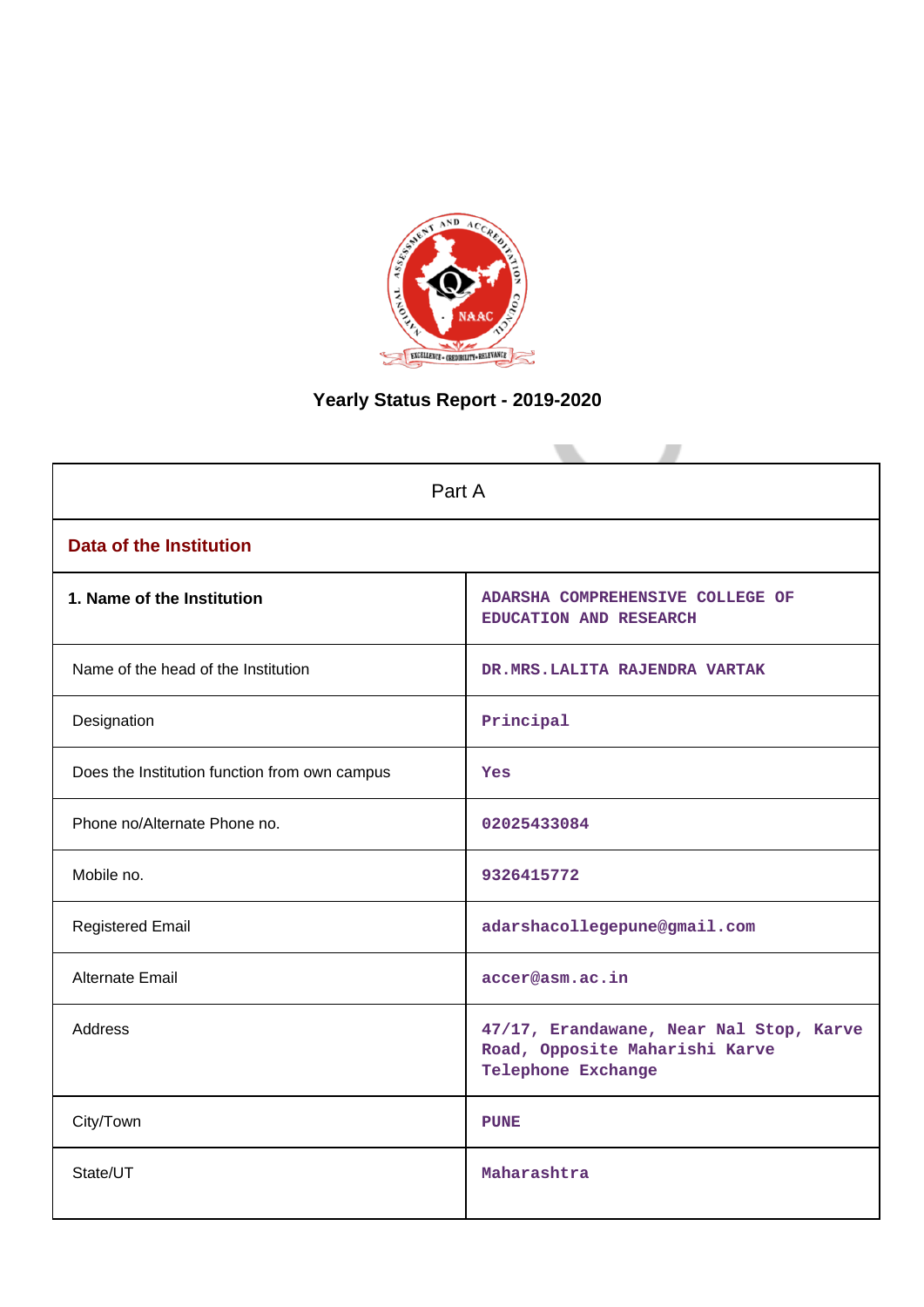| Pincode                                                                  | 411004                                                                                     |  |  |
|--------------------------------------------------------------------------|--------------------------------------------------------------------------------------------|--|--|
| 2. Institutional Status                                                  |                                                                                            |  |  |
| Affiliated / Constituent                                                 | Affiliated                                                                                 |  |  |
| Type of Institution                                                      | Co-education                                                                               |  |  |
| Location                                                                 | Urban                                                                                      |  |  |
| <b>Financial Status</b>                                                  | state                                                                                      |  |  |
| Name of the IQAC co-ordinator/Director                                   | DR. PARASAD NARSINHA JOSHI                                                                 |  |  |
| Phone no/Alternate Phone no.                                             | 02024321456                                                                                |  |  |
| Mobile no.                                                               | 7276017117                                                                                 |  |  |
| <b>Registered Email</b>                                                  | pnj1968@hotmail.co.in                                                                      |  |  |
| Alternate Email                                                          | 1968jpn@gmail.com                                                                          |  |  |
| 3. Website Address                                                       |                                                                                            |  |  |
| Web-link of the AQAR: (Previous Academic Year)                           | https://asm.ac.in/wp-content/uploads<br>/2021/03/AOAR-2018-19-Submitted-1703202<br>1.pdf   |  |  |
| 4. Whether Academic Calendar prepared during<br>the year                 | Yes                                                                                        |  |  |
| if yes, whether it is uploaded in the institutional website:<br>Weblink: | https://asm.ac.in/wp-content/uploads/20<br>21/03/A4-Acadmic-<br>calender-2019-20-ACCER.pdf |  |  |
| <b>5. Accrediation Details</b>                                           |                                                                                            |  |  |

|                                      | Cycle                            | Grade<br><b>CGPA</b><br>Year of |      |                   | Validity          |                   |  |
|--------------------------------------|----------------------------------|---------------------------------|------|-------------------|-------------------|-------------------|--|
|                                      |                                  |                                 |      | Accrediation      | Period From       | Period To         |  |
|                                      | 2                                | в                               | 2.70 | 2013              | $05 - Jan - 2013$ | $04 - Jan - 2018$ |  |
|                                      | 6. Date of Establishment of IQAC |                                 |      | $15 - Jun - 2004$ |                   |                   |  |
| 7. Internal Quality Assurance System |                                  |                                 |      |                   |                   |                   |  |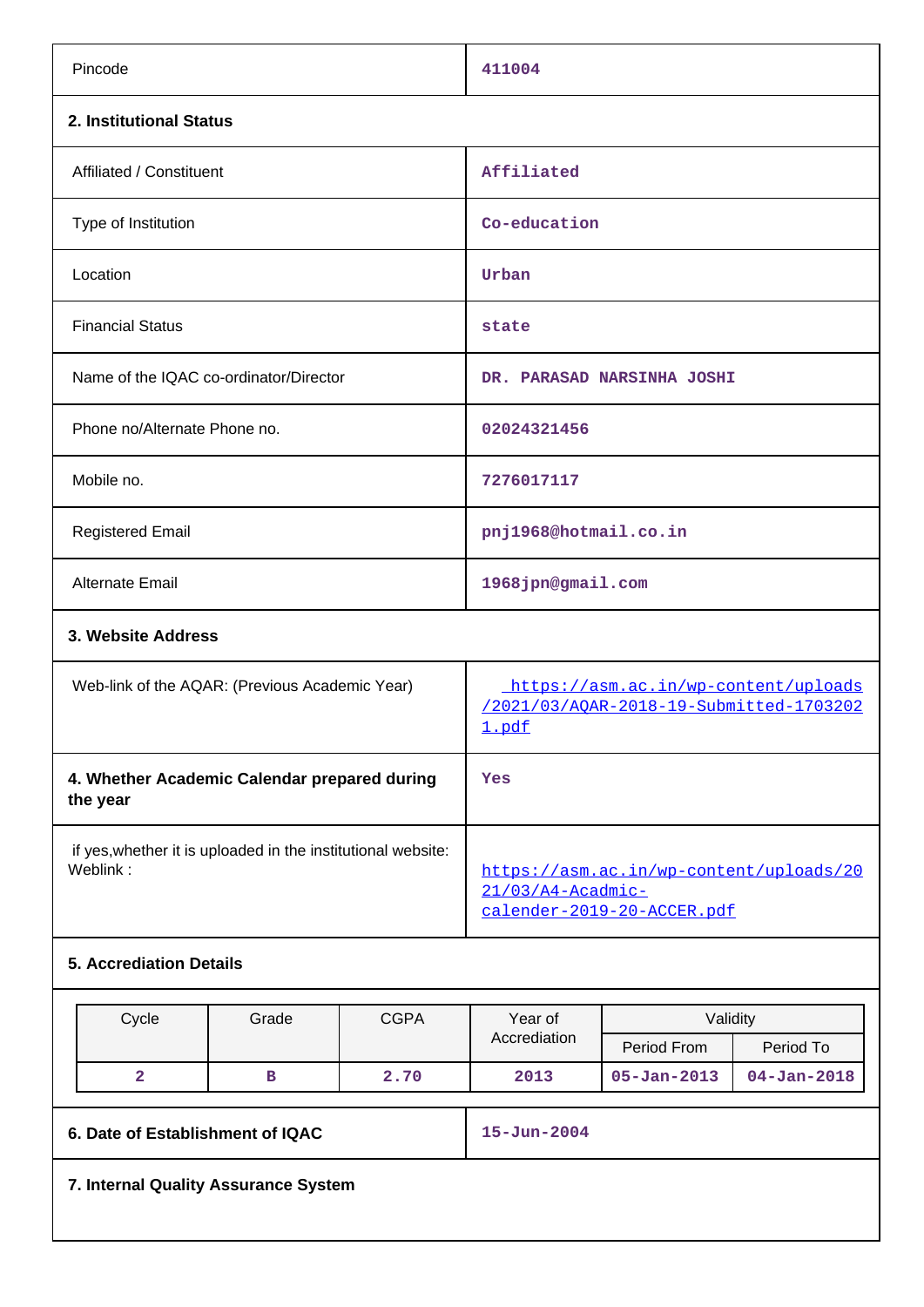| Quality initiatives by IQAC during the year for promoting quality culture                            |                         |                                       |  |  |  |
|------------------------------------------------------------------------------------------------------|-------------------------|---------------------------------------|--|--|--|
| Item /Title of the quality initiative by<br><b>IQAC</b>                                              | Date & Duration         | Number of participants/ beneficiaries |  |  |  |
| Organization of workshop<br>$20 - Jan - 2020$<br>in Collaboration with<br>2<br>university department |                         | 65                                    |  |  |  |
| e Resources - College<br>magazine in Audio form                                                      | $30 - Oct - 2020$<br>ı  | 241                                   |  |  |  |
| Publication of Theme<br>based magazine                                                               | $24 - Oct - 2020$<br>1  | 175                                   |  |  |  |
| E content Development for<br><b>Student Teachers</b>                                                 | $11 - Jun - 2020$<br>3  | 41                                    |  |  |  |
| Inculcation of Democratic<br>Values among students                                                   | $26 - Jan - 2020$<br>14 | 50                                    |  |  |  |
| Workshop for school<br>teachers                                                                      | $09 - Nov - 2019$<br>1  | 50                                    |  |  |  |
| Remedial Teaching for<br>School Students                                                             | $28 - Ju1 - 2019$<br>20 | 15                                    |  |  |  |
| View File                                                                                            |                         |                                       |  |  |  |

## **8. Provide the list of funds by Central/ State Government- UGC/CSIR/DST/DBT/ICMR/TEQIP/World Bank/CPE of UGC etc.**

| Institution/Departmen<br>t/Faculty                                       | Scheme                                              |  | <b>Funding Agency</b>                                          | Year of award with<br>duration | Amount |
|--------------------------------------------------------------------------|-----------------------------------------------------|--|----------------------------------------------------------------|--------------------------------|--------|
| Adarsha<br>Comprehensive<br>College of<br>Education and<br>Research Pune | Minor Research<br>Project                           |  | <b>UGC</b>                                                     | 2017<br>731                    | 19756  |
| Adarsha<br>Comprehensive<br>College of<br>Education and<br>Research Pune | Minor Research<br>Project                           |  | <b>UGC</b>                                                     | 2017<br>731                    | 29460  |
| Adarsha<br>Comprehensive<br>College of<br>Education and<br>Research Pune | Life Long<br>Learning and<br>Extension<br>Programme |  | Dept of Life<br>Long Learning<br>and Extension,<br><b>SPPU</b> | 2019<br>210                    | 10000  |
| Adarsha<br>Comprehensive<br>College of<br>Education and<br>Research Pune | Dr. B.R.Jaykar<br>Lecture Seires                    |  | Board of Extra<br>Mural Studies,<br><b>SPPU</b>                | 2020<br>3                      | 3000   |
| View File                                                                |                                                     |  |                                                                |                                |        |
| 9. Whether composition of IQAC as per latest<br><b>NAAC</b> guidelines:  |                                                     |  | Yes                                                            |                                |        |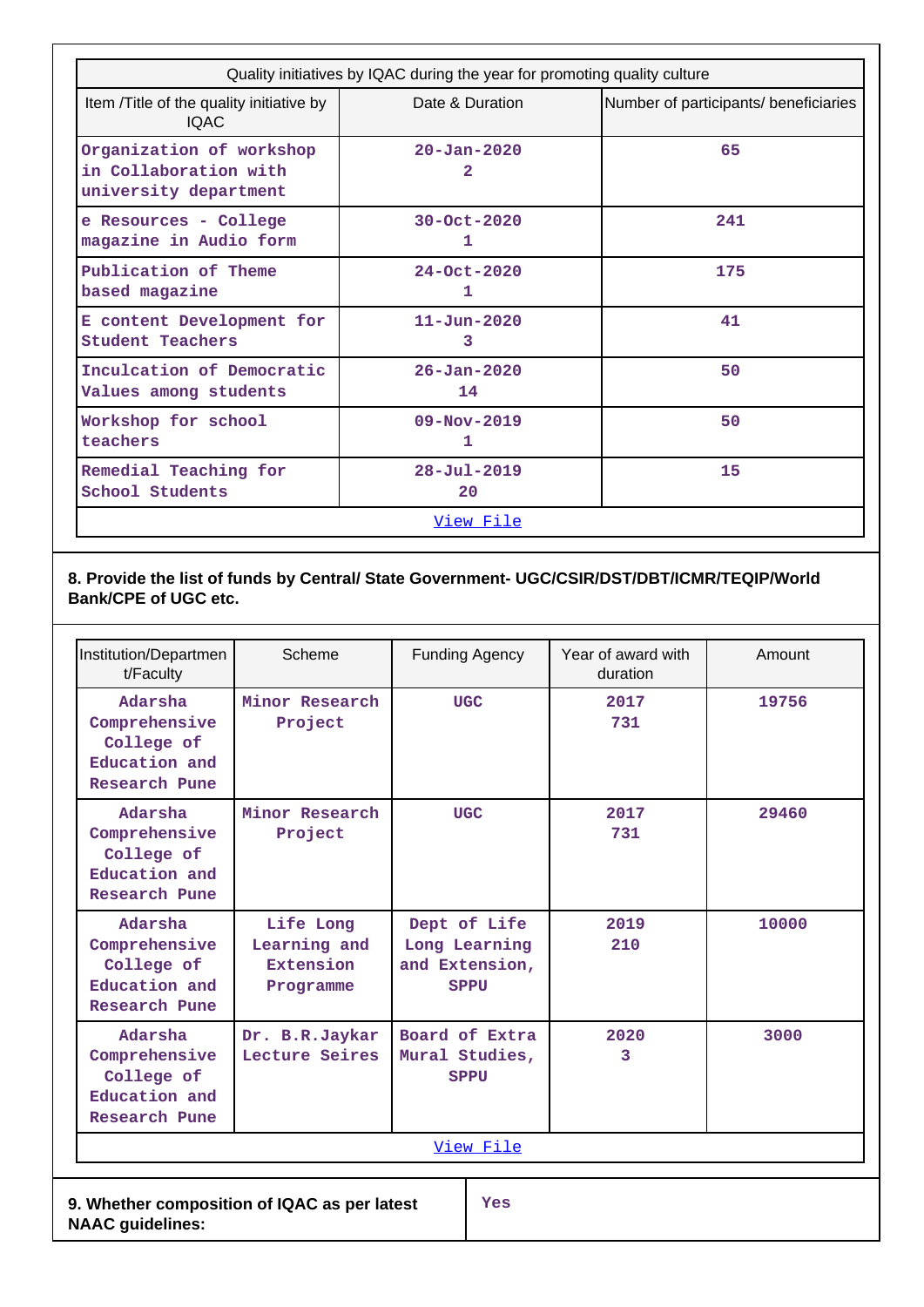| Upload latest notification of formation of IQAC                                                                    | View File |
|--------------------------------------------------------------------------------------------------------------------|-----------|
| 10. Number of IQAC meetings held during the<br>year :                                                              | 4         |
| The minutes of IQAC meeting and compliances to the<br>decisions have been uploaded on the institutional<br>website | Yes       |
| Upload the minutes of meeting and action taken report                                                              | View File |
| 11. Whether IQAC received funding from any of<br>the funding agency to support its activities<br>during the year?  | <b>No</b> |
|                                                                                                                    |           |

**12. Significant contributions made by IQAC during the current year(maximum five bullets)**

**Implemented Remedial Teaching Programme for School Students Organization of Workshop for school teachers Formative Assessment Tools Inculcation of Democratic Values among school students Observence of Democracy Fortnight Organization of e content development workshop for B.Ed. students Created college magazine in Audio form**

## [View File](https://assessmentonline.naac.gov.in/public/Postacc/Contribution/9760_Contribution.xlsx)

**13. Plan of action chalked out by the IQAC in the beginning of the academic year towards Quality Enhancement and outcome achieved by the end of the academic year**

| Plan of Action                                                          | Achivements/Outcomes                                                                                                                 |  |  |
|-------------------------------------------------------------------------|--------------------------------------------------------------------------------------------------------------------------------------|--|--|
| E content                                                               | Organized workshop for B.Ed. student<br>teachers                                                                                     |  |  |
| To organize workshop in collaboration<br>with university department     | Organized a workshop on the themes<br>Leraning Disabilties and Differentiated<br>instructions                                        |  |  |
| To publish theme based magazine                                         | Published Theme based magazine on the<br>theme Travel and Tourism                                                                    |  |  |
| To organize activities to inculcate<br>democratic values among students | Organized various activities for<br>inculcation of democratic values among<br>school students - observance of<br>Democracy fortnight |  |  |
| To organize workshop for school<br>teachers                             | Organized workshop for AVEMPS teachers<br>on formative assessment tools and<br>differentiated instructions                           |  |  |
| To implement a programme for school<br>students                         | Organized Remedial Teaching Programme<br>for AVEMPS school students                                                                  |  |  |
| View File                                                               |                                                                                                                                      |  |  |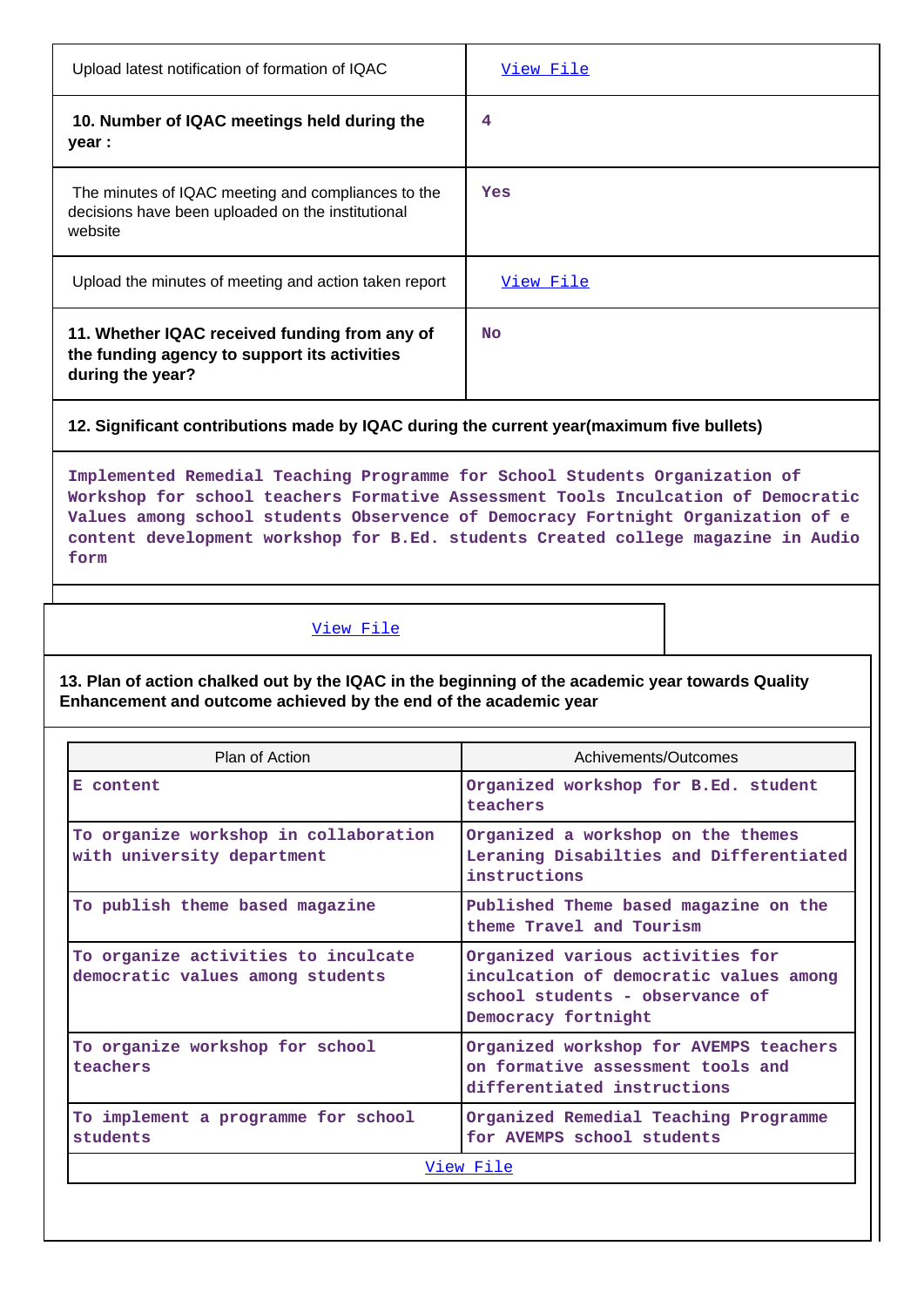**14. Whether AQAR was placed before statutory body ?**

| Name of Statutory Body<br>IQAC                                                                                       | <b>Meeting Date</b><br>$10 - Ju1 - 2020$                                                                                                                                                                                                                                                                                                                                                                                                                                                                                                                                                                                                                                                                                                                                                                                                                                                                           |
|----------------------------------------------------------------------------------------------------------------------|--------------------------------------------------------------------------------------------------------------------------------------------------------------------------------------------------------------------------------------------------------------------------------------------------------------------------------------------------------------------------------------------------------------------------------------------------------------------------------------------------------------------------------------------------------------------------------------------------------------------------------------------------------------------------------------------------------------------------------------------------------------------------------------------------------------------------------------------------------------------------------------------------------------------|
| 15. Whether NAAC/or any other accredited<br>body(s) visited IQAC or interacted with it to<br>assess the functioning? | <b>No</b>                                                                                                                                                                                                                                                                                                                                                                                                                                                                                                                                                                                                                                                                                                                                                                                                                                                                                                          |
| 16. Whether institutional data submitted to<br><b>AISHE:</b>                                                         | Yes                                                                                                                                                                                                                                                                                                                                                                                                                                                                                                                                                                                                                                                                                                                                                                                                                                                                                                                |
| Year of Submission                                                                                                   | 2020                                                                                                                                                                                                                                                                                                                                                                                                                                                                                                                                                                                                                                                                                                                                                                                                                                                                                                               |
| Date of Submission                                                                                                   | $13 - Jan - 2020$                                                                                                                                                                                                                                                                                                                                                                                                                                                                                                                                                                                                                                                                                                                                                                                                                                                                                                  |
| 17. Does the Institution have Management<br><b>Information System?</b>                                               | Yes                                                                                                                                                                                                                                                                                                                                                                                                                                                                                                                                                                                                                                                                                                                                                                                                                                                                                                                |
| If yes, give a brief descripiton and a list of modules<br>currently operational (maximum 500 words)                  | Our college has partial Management<br>Information System. College maintains<br>processing of daily financial<br>transactions using Tally Software.<br>Tally is also used for bank<br>reconciliation statement and financial<br>report generation. As institution is<br>receiving grant in aid from<br>Government, we use HTE Sevaarth software<br>for processing salary online. Salary<br>sheet for Teaching and Non teaching<br>staff is prepared using HTE Sevarth<br>software. We maintain student data<br>using MS Access. It is used for<br>retrieval of student related data.<br>Scholarship is processed using MAHA DBT<br>facility. Calculation of tax based on<br>salary is done using online tools.<br>Library transactions are done using<br>software. Bio metric attendance system<br>is installed in the office for<br>recording attendance of teaching, non<br>teaching staff and for students also. |

# **Part B**

## **CRITERION I – CURRICULAR ASPECTS**

#### **1.1 – Curriculum Planning and Implementation**

 1.1.1 – Institution has the mechanism for well planned curriculum delivery and documentation. Explain in 500 words

**At the commencement of every year a staff meeting is organized. Here the staff**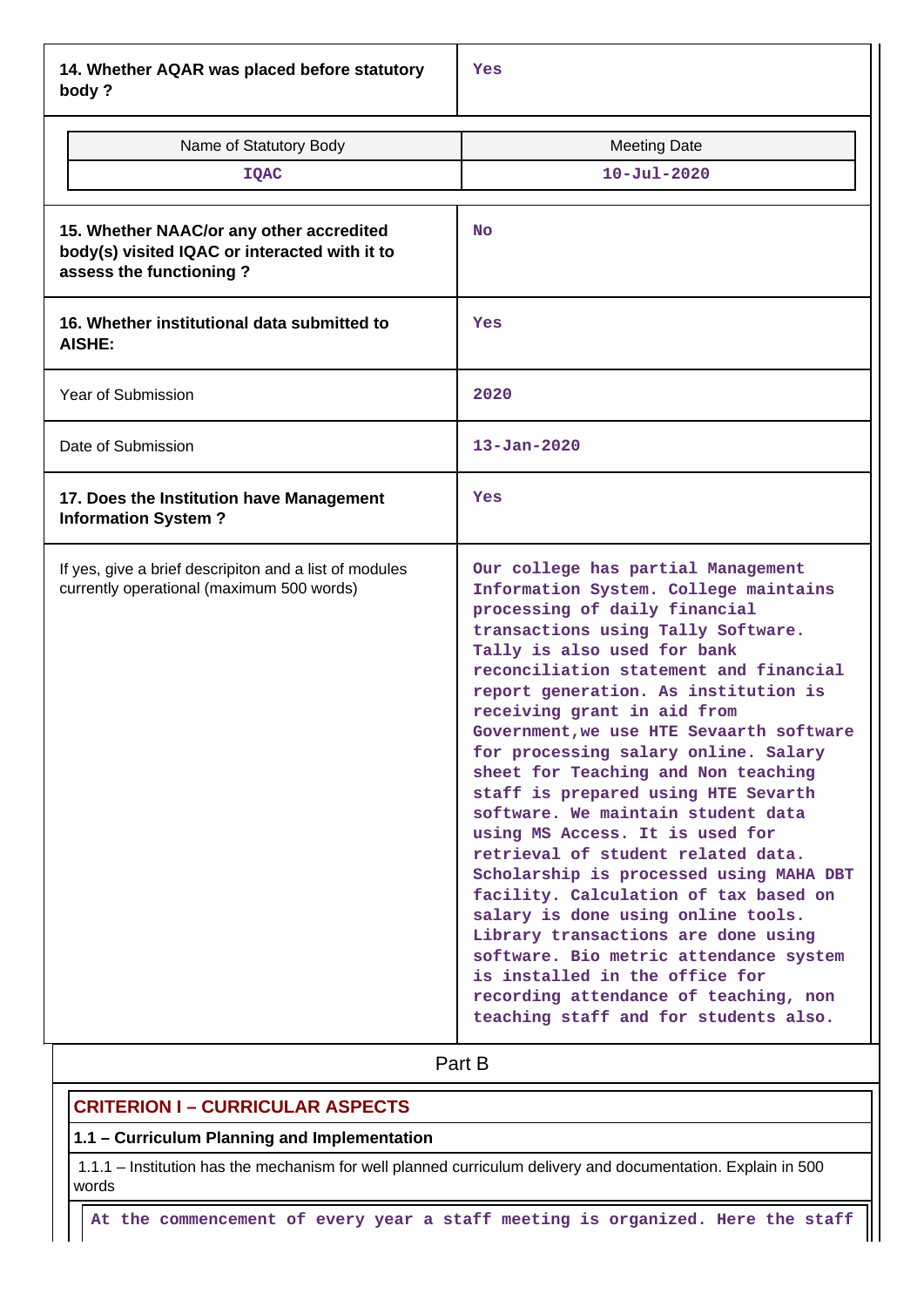**members share their experiences and observations regarding curriculum delivery during the previous year. Further they also give their suggestions for the current year. Accordingly following is done for a well-planned curriculum delivery and its documentation: - Planning by staff: - 1. Staff members are assigned various theory courses – both core courses and specialized courses for both the years. 2. They prepare a course outline mentioning the teaching hours, learning hours and the assessment procedure. 3. They plan the details regarding practical work related to the course and design new scoring keys if necessary. 4. In-charge staff members are decided for the practical courses namely practicing for constructivist teaching and enhancing professional capacities for both the years. The staff members plan the outline for the courses, the requirements for the courses and the tentative schedule for the courses. 5. A tentative time plan to be followed during the year is proposed after deliberation and discussion by all the staff members. Orientation to students: - 1. At the beginning of the year the students are given General orientation of the entire B.Ed. programme by a senior staff member. The students are given a detailed explanation of the syllabus, the nature of the various activities to be conducted and the assessment procedures to be followed. 2. This orientation is followed by a detailed orientation by every in-charge staff member about each of the courses. Commencement/Implementation of the sessions: - 1. After these orientation sessions the actual commencement of the session begins when weekly timetables are displayed to the students. 2. Precaution is taken to follow the decided time line. Review meetings: - 1. During the entire year review meetings are conducted as and when required to take a feedback on the actual conduct of the sessions, issues faced in implementing and modifications to be made if necessary. 2. These meetings also focus on designing and sharing the detailed timetable regarding the practical courses. 3. It also helps to analyze if the planned time line is being followed or not. Yearend meetings: - 1. The year-end meetings are the time when all the staff reflects on the year that passed by, the 'Aha' moments in it, the 'Dull' moments in it and also the time when there were lot of difficulties faced by them. 2. This is the time to thank all the staff members for their co-operation in successful implementation of the courses. 3. The staff members give a detailed written report regarding the course, department and activities they have planned and conducted during the year. This is useful in planning for the next academic year. Benjamin Franklin says "By failing to prepare, you are preparing to fail." Planning and implementation and re-planning is an important cycle in the learning and progression of any work. This is what we try to do at our institution.**

| 1.1.2 - Certificate/ Diploma Courses introduced during the academic year |                                                                    |                                        |                        |                                                 |                      |  |  |  |
|--------------------------------------------------------------------------|--------------------------------------------------------------------|----------------------------------------|------------------------|-------------------------------------------------|----------------------|--|--|--|
| Certificate                                                              | Diploma Courses                                                    | Dates of<br>Introduction               | <b>Duration</b>        | Focus on employ<br>ability/entreprene<br>urship | Skill<br>Development |  |  |  |
| <b>NIL</b>                                                               | <b>NIL</b>                                                         | Nil                                    | $\mathbf 0$            | <b>NIL</b>                                      | NIL                  |  |  |  |
| 1.2 - Academic Flexibility                                               |                                                                    |                                        |                        |                                                 |                      |  |  |  |
|                                                                          | 1.2.1 - New programmes/courses introduced during the academic year |                                        |                        |                                                 |                      |  |  |  |
| Programme/Course                                                         |                                                                    | Programme Specialization               |                        | Dates of Introduction                           |                      |  |  |  |
| <b>MCom</b>                                                              |                                                                    | Nill                                   |                        |                                                 | 23/09/2019           |  |  |  |
| <b>BCom</b>                                                              |                                                                    | Nill                                   |                        |                                                 | 23/09/2019           |  |  |  |
|                                                                          | <b>MA</b>                                                          | Nill                                   |                        |                                                 | 23/09/2019           |  |  |  |
|                                                                          | <b>BA</b>                                                          | Nill                                   |                        |                                                 | 23/09/2019           |  |  |  |
|                                                                          | <b>BEd</b>                                                         | Pedagogy Course -<br>Political Science | Course 205- Additional |                                                 | 01/07/2019           |  |  |  |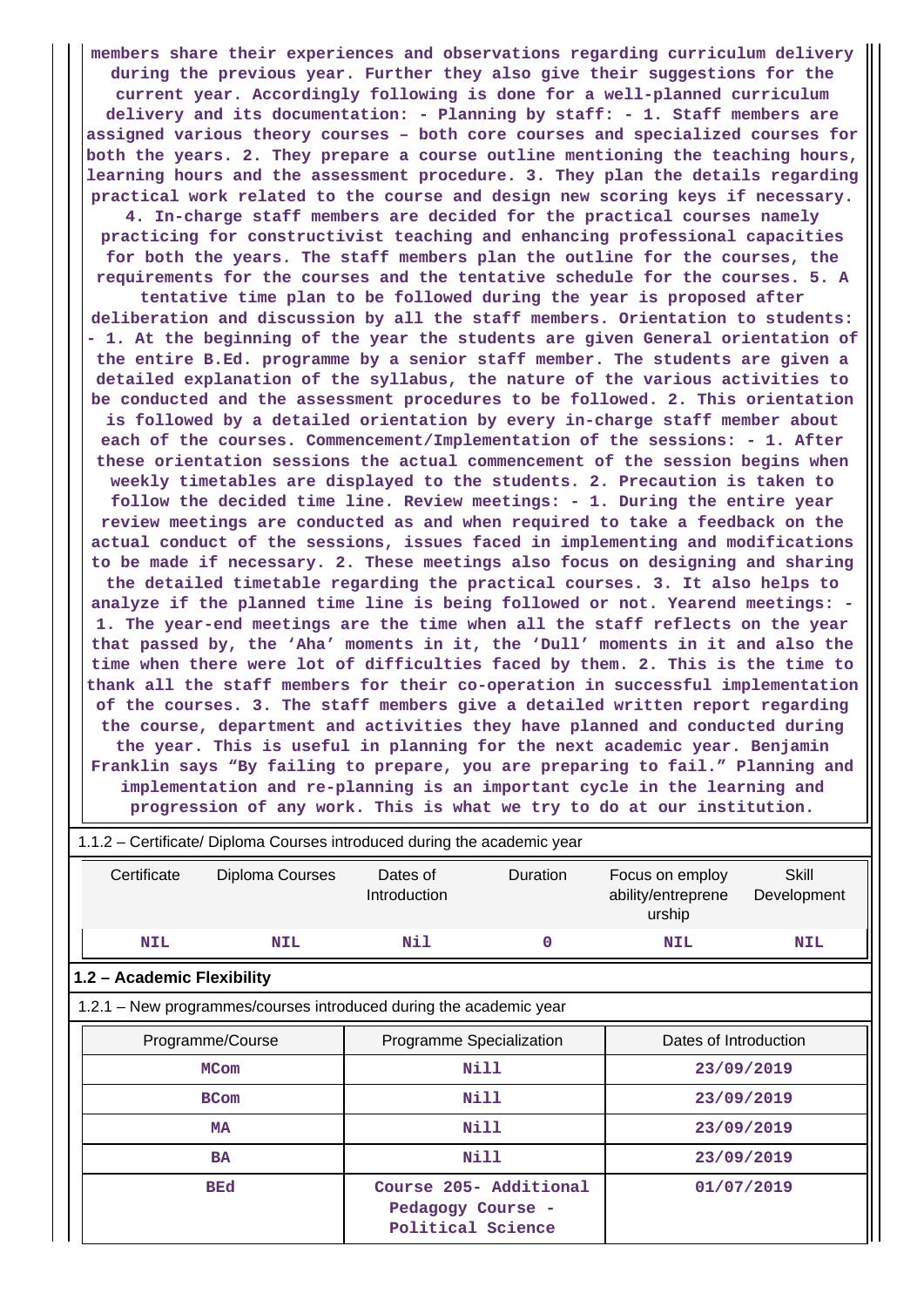|                                                                                                                                                                                                                                                                     | View File                |                                                                                                         |
|---------------------------------------------------------------------------------------------------------------------------------------------------------------------------------------------------------------------------------------------------------------------|--------------------------|---------------------------------------------------------------------------------------------------------|
| affiliated Colleges (if applicable) during the academic year.                                                                                                                                                                                                       |                          | 1.2.2 – Programmes in which Choice Based Credit System (CBCS)/Elective course system implemented at the |
| Name of programmes adopting<br><b>CBCS</b>                                                                                                                                                                                                                          | Programme Specialization | Date of implementation of<br><b>CBCS/Elective Course System</b>                                         |
| <b>BEd</b>                                                                                                                                                                                                                                                          | <b>Nill</b>              | <b>Nill</b>                                                                                             |
| 1.2.3 - Students enrolled in Certificate/ Diploma Courses introduced during the year                                                                                                                                                                                |                          |                                                                                                         |
|                                                                                                                                                                                                                                                                     | Certificate              | Diploma Course                                                                                          |
| <b>Number of Students</b>                                                                                                                                                                                                                                           | Nil                      | Nil                                                                                                     |
| 1.3 - Curriculum Enrichment                                                                                                                                                                                                                                         |                          |                                                                                                         |
| 1.3.1 – Value-added courses imparting transferable and life skills offered during the year                                                                                                                                                                          |                          |                                                                                                         |
| <b>Value Added Courses</b>                                                                                                                                                                                                                                          | Date of Introduction     | Number of Students Enrolled                                                                             |
| <b>NIL</b>                                                                                                                                                                                                                                                          | Nill                     | Nill                                                                                                    |
|                                                                                                                                                                                                                                                                     | No file uploaded.        |                                                                                                         |
| 1.3.2 - Field Projects / Internships under taken during the year                                                                                                                                                                                                    |                          |                                                                                                         |
| Project/Programme Title                                                                                                                                                                                                                                             | Programme Specialization | No. of students enrolled for Field<br>Projects / Internships                                            |
| <b>BEd</b>                                                                                                                                                                                                                                                          | Practice Teaching        | 175                                                                                                     |
| <b>BEd</b>                                                                                                                                                                                                                                                          | Internship               | 175                                                                                                     |
|                                                                                                                                                                                                                                                                     |                          |                                                                                                         |
|                                                                                                                                                                                                                                                                     | View File                |                                                                                                         |
|                                                                                                                                                                                                                                                                     |                          |                                                                                                         |
| <b>Students</b>                                                                                                                                                                                                                                                     |                          | Yes                                                                                                     |
| <b>Teachers</b>                                                                                                                                                                                                                                                     |                          | Yes                                                                                                     |
| <b>Employers</b>                                                                                                                                                                                                                                                    |                          | <b>Nill</b>                                                                                             |
| Alumni<br>Parents                                                                                                                                                                                                                                                   |                          | <b>Nill</b>                                                                                             |
|                                                                                                                                                                                                                                                                     |                          | <b>Nill</b>                                                                                             |
|                                                                                                                                                                                                                                                                     |                          |                                                                                                         |
| 1.4 - Feedback System<br>1.4.1 - Whether structured feedback received from all the stakeholders.<br>1.4.2 - How the feedback obtained is being analyzed and utilized for overall development of the institution?<br>(maximum 500 words)<br><b>Feedback Obtained</b> |                          | The college does have a formal system to collect feedback from stakeholders                             |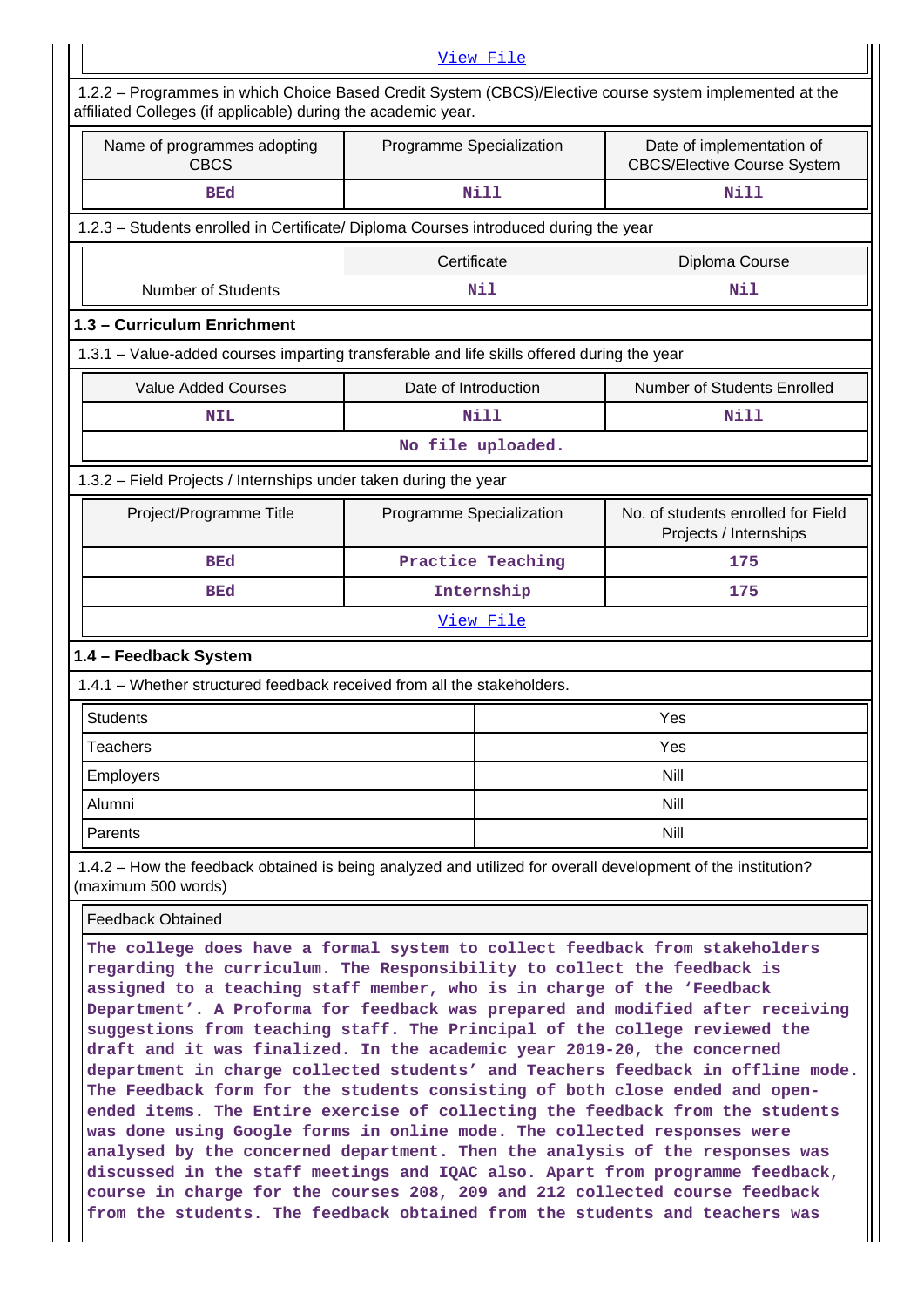## **CRITERION II – TEACHING- LEARNING AND EVALUATION**

#### **2.1 – Student Enrolment and Profile**

## 2.1.1 – Demand Ratio during the year

| Name of the<br>Programme | Programme<br>Specialization | Number of seats<br>available | Number of<br>Application received | <b>Students Enrolled</b> |
|--------------------------|-----------------------------|------------------------------|-----------------------------------|--------------------------|
| <b>MCom</b>              | <b>Nill</b>                 | <b>Nill</b>                  | 51                                | 51                       |
| <b>BCom</b>              | <b>Nill</b>                 | <b>Nill</b>                  | 11                                | 11                       |
| <b>MA</b>                | <b>Nill</b>                 | Nill                         | 27                                | 27                       |
| <b>BA</b>                | <b>Nill</b>                 | Nill                         | 9                                 | 9                        |
| PhD or DPhil             | Education                   | 23                           | 37                                | 13                       |
| <b>MPhil</b>             | Education                   | 11                           | 14                                | $\overline{a}$           |
| <b>BEd</b>               | <b>Nill</b>                 | 100                          | 80                                | 77                       |
|                          |                             | View File                    |                                   |                          |

## **2.2 – Catering to Student Diversity**

2.2.1 – Student - Full time teacher ratio (current year data)

| Year | Number of<br>students enrolled<br>in the institution<br>(UG) | Number of<br>students enrolled<br>in the institution<br>(PG) | Number of<br>fulltime teachers<br>available in the<br>institution<br>teaching only UG<br>courses | Number of<br>fulltime teachers<br>available in the<br>institution<br>teaching only PG<br>courses | Number of<br>teachers<br>teaching both UG<br>and PG courses |
|------|--------------------------------------------------------------|--------------------------------------------------------------|--------------------------------------------------------------------------------------------------|--------------------------------------------------------------------------------------------------|-------------------------------------------------------------|
| 2019 | 175                                                          | Nill                                                         | 10                                                                                               | Nill                                                                                             | Nill                                                        |

### **2.3 – Teaching - Learning Process**

 2.3.1 – Percentage of teachers using ICT for effective teaching with Learning Management Systems (LMS), Elearning resources etc. (current year data)

| Number of<br>Teachers on Roll        | Number of<br>teachers using<br>ICT (LMS, e-<br>Resources) | <b>ICT Tools and</b><br>resources<br>available | Number of ICT<br>enabled<br>Classrooms | Numberof smart<br>classrooms | E-resources and<br>techniques used |  |  |
|--------------------------------------|-----------------------------------------------------------|------------------------------------------------|----------------------------------------|------------------------------|------------------------------------|--|--|
| 10                                   | 10                                                        |                                                | 4                                      | Nill                         | Nill                               |  |  |
| View File of ICT Tools and resources |                                                           |                                                |                                        |                              |                                    |  |  |

**No file uploaded.**

2.3.2 – Students mentoring system available in the institution? Give details. (maximum 500 words)

 "Mentoring is a brain to pick, an ear to listen and a push in the right direction" – John Crosby Mentoring is a process which involves motivation, support, advising, goal setting, coaching, training and giving direction. It involves three steps: - Identify, Support and Act. In the first stage it is getting to know the student, his/her background, experience, strength and weaknesses, likes and dislikes, etc. The second step involves supporting the student whenever and wherever necessary. The third step is to make the student actually take decisions. This is necessary to build confidence to tackle the problems and to see that he/she proceeds on the right track. Mentoring can be personal as well as academic, formal as well as informal. In teacher education programmes mentoring is done by the Principal, the teacher educator as well as the school teacher. Student Introduction: - A unique feature of the college is that each and every student is made to introduce himself/herself during the induction programme. This helps to understand his background, experiences, strengths, likes, dislikes, etc. It also is the first step in building confidence in the student. (Identify step) Role of teaching staff, Principal and school teachers: - The teaching staff has an important role to play in the mentoring process. Each staff member is assigned around 10-12 students for the year. These are called as micro teaching groups. Since they are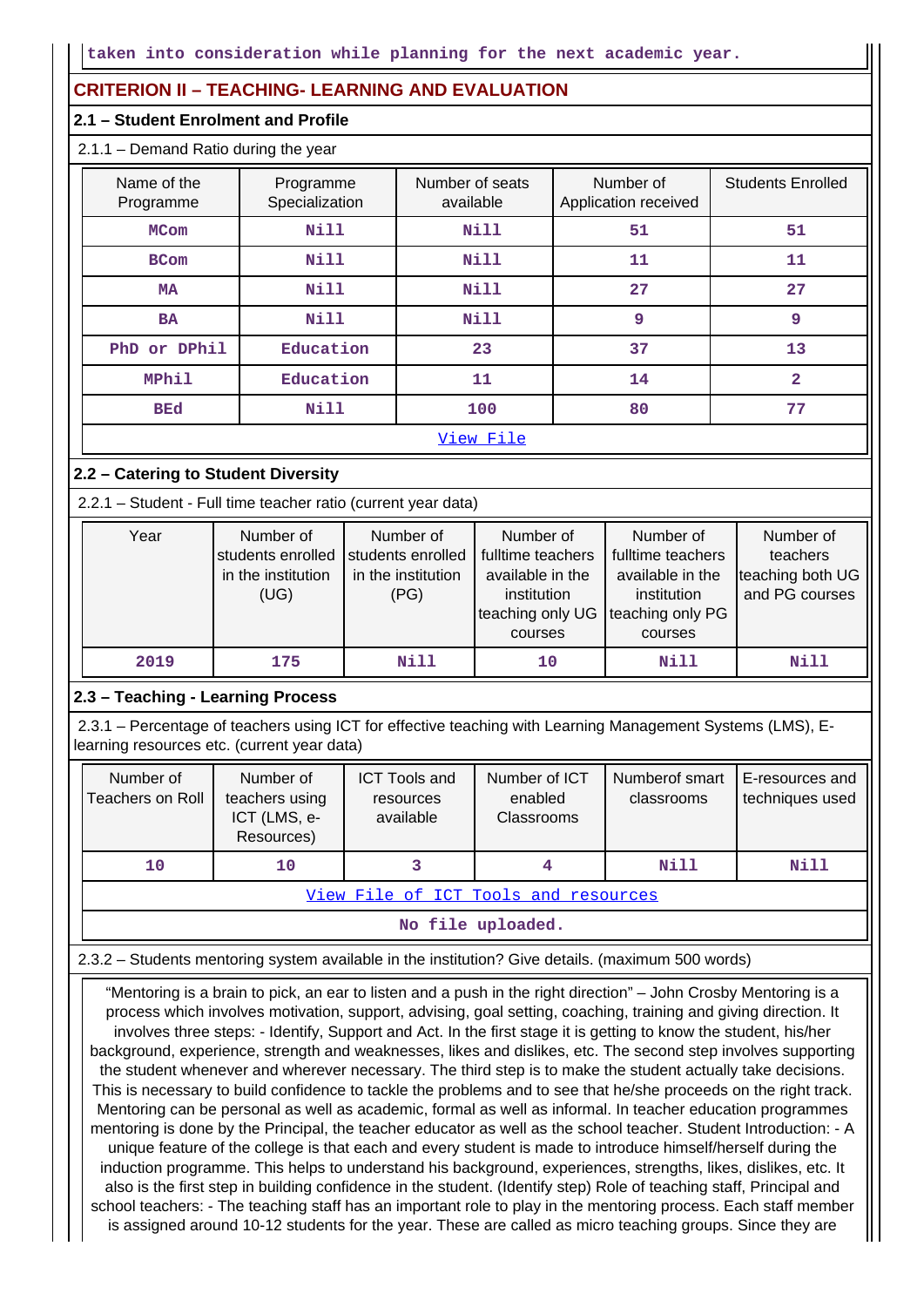working together and in daily contact it helps to develop a feeling of mutual trust and respect between them. The in-charge staff member guides the students in personal as well as academic aspects formally as well as informally. This mentoring can be right from grooming them in their attire, poise, language, diction, teaching performance, writing of assignments etc. essential in their academic performance as well as in balancing the demands of the course and their personal commitments. The Principal has informal talks with the students which acts as a great support in motivating them. Sometimes the Principal also conducts formal sessions and advises them to set their goals, and proceed in the appropriate direction. (Support step) Student performance: - The academic mentoring given by the staff member helps the students to improve his/her teaching performance. This becomes evident as the classroom lessons progress and student gradually move towards internship. The students participate in various activities in the college which helps them to realize themselves. (Act step) The process as explained above which is followed in the college is useful to the students and is evident from their achievements as well as through their feedback.

| Number of students enrolled in the<br>institution | Number of fulltime teachers | Mentor: Mentee Ratio |
|---------------------------------------------------|-----------------------------|----------------------|
| 175                                               |                             | 1:18                 |

## **2.4 – Teacher Profile and Quality**

2.4.1 – Number of full time teachers appointed during the year

| No. of sanctioned<br>positions | No. of filled positions | Vacant positions | Positions filled during<br>the current year | No. of faculty with<br>Ph.D |
|--------------------------------|-------------------------|------------------|---------------------------------------------|-----------------------------|
| 16                             |                         |                  | Nill                                        |                             |

 2.4.2 – Honours and recognition received by teachers (received awards, recognition, fellowships at State, National, International level from Government, recognised bodies during the year )

| Year of Award | Name of full time teachers<br>receiving awards from<br>state level, national level,<br>international level | Designation            | Name of the award,<br>fellowship, received from<br>Government or recognized<br>bodies |  |  |  |  |
|---------------|------------------------------------------------------------------------------------------------------------|------------------------|---------------------------------------------------------------------------------------|--|--|--|--|
| 2019          | Dr. Mrs. Lalita<br>Vartak                                                                                  | Principal              | National Award<br>for Innovative<br>Practices and<br>Experiments in<br>Education      |  |  |  |  |
| 2020          | Dr. Mrs.<br>Rajeshree Jaybhaye                                                                             | Associate<br>Professor | Award for<br>Excellence in<br>Social Work                                             |  |  |  |  |
| 2019          | Dr. Mrs. Sunanda<br>Roy                                                                                    | Assistant<br>Professor | Teacher par<br>excellence Award                                                       |  |  |  |  |
| View File     |                                                                                                            |                        |                                                                                       |  |  |  |  |

## **2.5 – Evaluation Process and Reforms**

 2.5.1 – Number of days from the date of semester-end/ year- end examination till the declaration of results during the year

| Programme Name | Programme Code | Semester/year | Last date of the last<br>semester-end/year-<br>end examination | Date of declaration of<br>results of semester-<br>end/year-end<br>examination |  |  |
|----------------|----------------|---------------|----------------------------------------------------------------|-------------------------------------------------------------------------------|--|--|
| <b>BEd</b>     | Nill           | First         | 19/10/2020                                                     | 24/11/2020                                                                    |  |  |
| <b>BEd</b>     | Nill           | Second        | 24/10/2020                                                     | 24/11/2020                                                                    |  |  |
| View File      |                |               |                                                                |                                                                               |  |  |

2.5.2 – Reforms initiated on Continuous Internal Evaluation(CIE) system at the institutional level (250 words)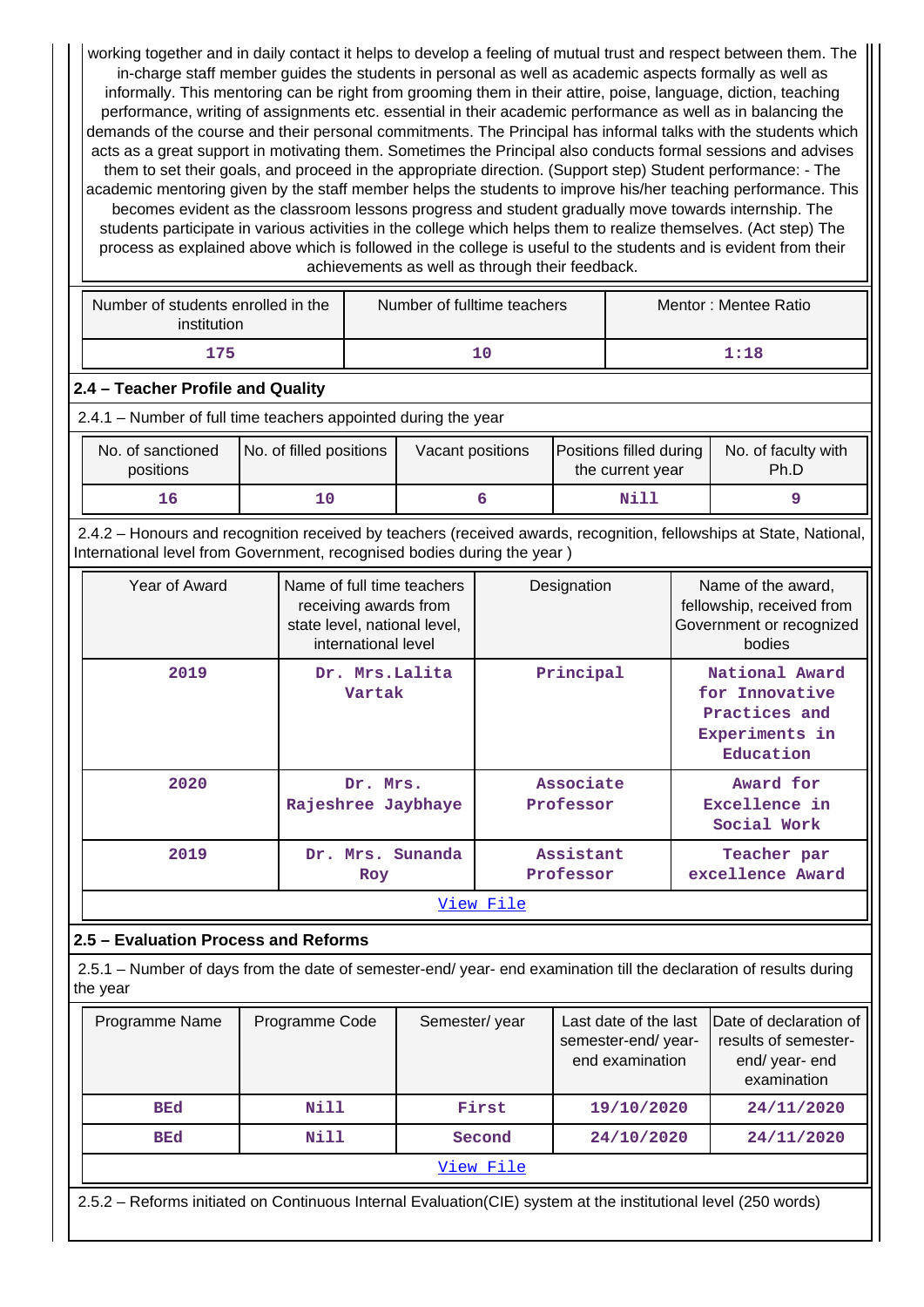**All of us will agree that evaluation plays a very important role in the progress of the students. The institution follows the guidelines given by the University regarding internal assessment. Hence for the theory courses three activities are conducted for internal assessment. As per the university guidelines we have to conduct one internal examination and one practical work given under each theory course as compulsory assessment. For the third assessment each staff member selects from the options given in the syllabus like tutorials, seminars, group discussion, etc. For the practical courses we are free to design our scoring keys. It is said that "assessments should compare the performance of a student to a set of expectations, not with the performance of other students." At our institution we try to follow this principle. We design scoring keys for the assessment of our students. These consist of the criteria to be assessed and the weightage given to each criteria. For some courses we have also designed the rubrics for facilitating objective assessment. We also give qualitative remarks so that students are able to work on them and improve themselves. For the first year students our college conducts the Online Examination using web based software with the assistance provided by the Computer Department of our parent institution for the course 106. This is the unique feature of the college. Ours is the only B.Ed. college under the University of Pune which conducts online examination as a part of the compulsory internal assessment. In the academic Year 2019-20 college has introduced a new method for assessment. Introduced oral method of assessment through performance in a activity of Group Discussion under the course 209 Understanding Self.**

 2.5.3 – Academic calendar prepared and adhered for conduct of Examination and other related matters (250 words)

 **Unity is strength. When there is team work and collaboration, wonderful things can be achieved. –Mattie Stepanek. The academic calendar is prepared by the entire team of the institution through co-operation and collaboration. The terms for the academic year and the list of holidays for the affiliated colleges are decided by the University. The list of holidays is also given by the State govt. A lot of activities especially practice lessons and internship are to be planned considering the terms given for the schools. Considering all these aspects, experiences of the staff members, feedback received from the students of the previous years all are taken into consideration while preparing the academic calendar. All the regular curricular and co-curricular activities of the institution, the activities to be organized in collaboration with other institutions, the programmes as prescribed by the govt. from time to time, the lectures for the theory courses, the internal assessment and the internal examination, all are planned together by the staff members in consultation with each other. Care is taken to ensure that the assessments are distributed throughout the year. Generally, a schedule is planned for the entire term and a detailed planning for each month is done during the review meetings. The internal examination is planned taking into account the dates and the nature of the question paper of the final examination as given by University.**

### **2.6 – Student Performance and Learning Outcomes**

 2.6.1 – Program outcomes, program specific outcomes and course outcomes for all programs offered by the institution are stated and displayed in website of the institution (to provide the weblink)

<https://asm.ac.in/wp-content/uploads/2021/04/2.6.1-PLO-CLO-2019-20-ACCER.pdf>

#### 2.6.2 – Pass percentage of students

| Programme | Programme | Programme      | Number of       | Number of       | <b>Pass Percentage</b> |
|-----------|-----------|----------------|-----------------|-----------------|------------------------|
| Code      | Name      | Specialization | students        | students passed |                        |
|           |           |                | appeared in the | in final year   |                        |
|           |           |                | final vear      | examination     |                        |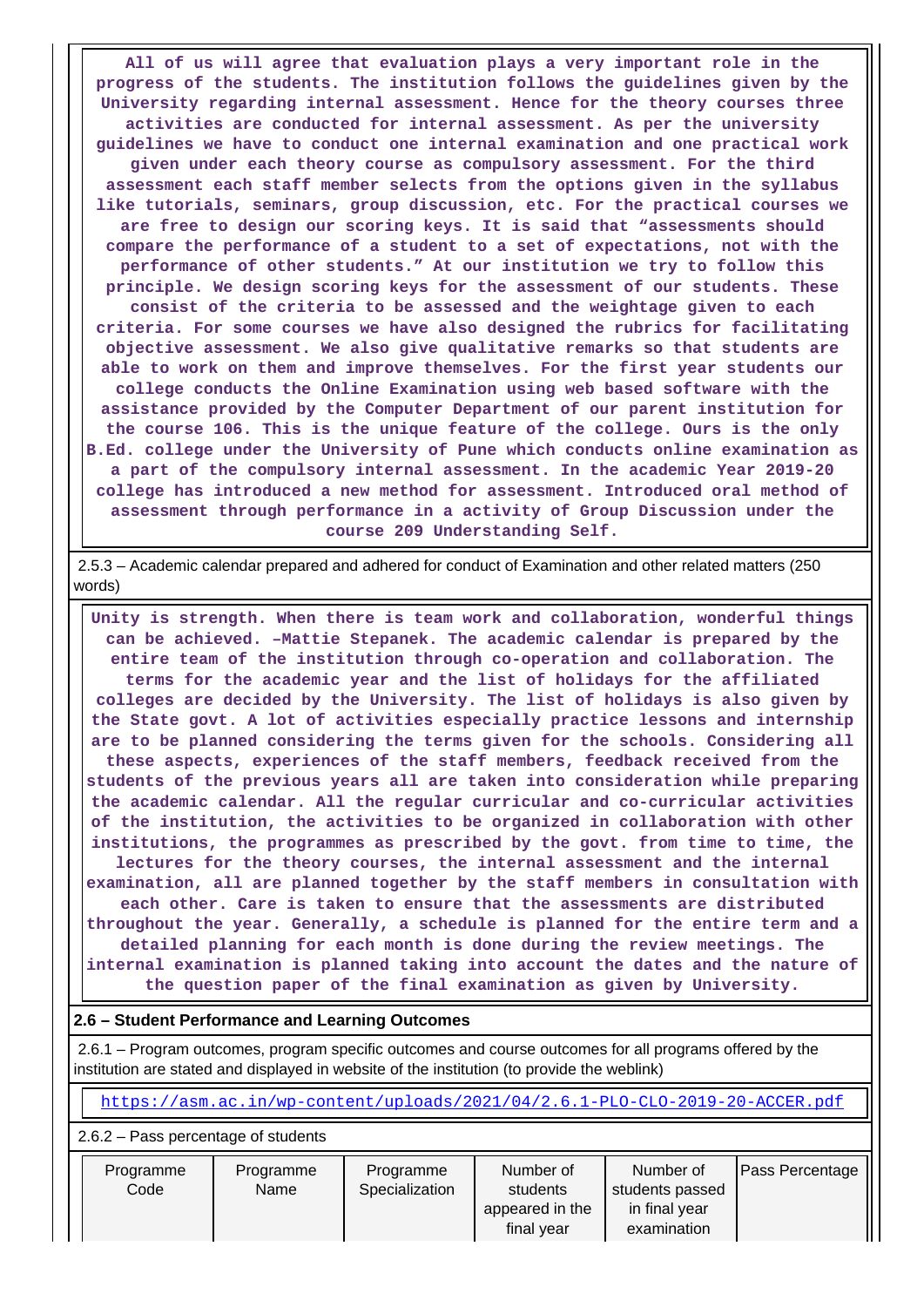|                            |                                                                                                             |  |                               | examination             |  |                               |               |                                    |
|----------------------------|-------------------------------------------------------------------------------------------------------------|--|-------------------------------|-------------------------|--|-------------------------------|---------------|------------------------------------|
| <b>Nill</b>                | <b>BEd</b>                                                                                                  |  | <b>Nill</b>                   | 93                      |  | 91                            |               | 97.85                              |
|                            |                                                                                                             |  |                               | View File               |  |                               |               |                                    |
|                            | 2.7 - Student Satisfaction Survey                                                                           |  |                               |                         |  |                               |               |                                    |
|                            | 2.7.1 - Student Satisfaction Survey (SSS) on overall institutional performance (Institution may design the  |  |                               |                         |  |                               |               |                                    |
|                            | questionnaire) (results and details be provided as weblink)                                                 |  |                               |                         |  |                               |               |                                    |
|                            | https://asm.ac.in/wp-content/uploads/2021/03/2.7.1-Student-Satisfaction-                                    |  |                               |                         |  |                               |               |                                    |
| Survey-2019-2020.pdf       |                                                                                                             |  |                               |                         |  |                               |               |                                    |
|                            | <b>CRITERION III - RESEARCH, INNOVATIONS AND EXTENSION</b>                                                  |  |                               |                         |  |                               |               |                                    |
|                            | 3.1 - Resource Mobilization for Research                                                                    |  |                               |                         |  |                               |               |                                    |
|                            | 3.1.1 – Research funds sanctioned and received from various agencies, industry and other organisations      |  |                               |                         |  |                               |               |                                    |
| Nature of the Project      | Duration                                                                                                    |  | Name of the funding<br>agency |                         |  | Total grant<br>sanctioned     |               | Amount received<br>during the year |
| Minor<br>Projects          | 731                                                                                                         |  |                               | <b>UGC</b>              |  | 1                             |               | 0.19                               |
| Minor<br>Projects          | 731                                                                                                         |  |                               | <b>UGC</b>              |  | 0.85                          |               | 0.29                               |
|                            |                                                                                                             |  |                               | View File               |  |                               |               |                                    |
| 3.2 - Innovation Ecosystem |                                                                                                             |  |                               |                         |  |                               |               |                                    |
| practices during the year  | 3.2.1 - Workshops/Seminars Conducted on Intellectual Property Rights (IPR) and Industry-Academia Innovative |  |                               |                         |  |                               |               |                                    |
| Title of workshop/seminar  |                                                                                                             |  | Name of the Dept.             |                         |  |                               | Date          |                                    |
| <b>NIL</b>                 |                                                                                                             |  | <b>NIL</b>                    |                         |  |                               |               |                                    |
|                            | 3.2.2 - Awards for Innovation won by Institution/Teachers/Research scholars/Students during the year        |  |                               |                         |  |                               |               |                                    |
|                            | Title of the innovation   Name of Awardee   Awarding Agency                                                 |  |                               |                         |  | Date of award                 |               | Category                           |
| Innovative                 | Dr. Mrs.                                                                                                    |  |                               | National                |  | 02/08/2019                    |               | National                           |
| Practices and              | Lalita Vartak                                                                                               |  | Council of                    |                         |  |                               |               | Award                              |
| Experiments in             |                                                                                                             |  | Educational                   |                         |  |                               |               |                                    |
| Education                  |                                                                                                             |  | Research and<br>Training      |                         |  |                               |               |                                    |
|                            |                                                                                                             |  |                               | View File               |  |                               |               |                                    |
|                            | 3.2.3 - No. of Incubation centre created, start-ups incubated on campus during the year                     |  |                               |                         |  |                               |               |                                    |
|                            |                                                                                                             |  |                               |                         |  |                               |               |                                    |
| Incubation<br>Center       | Name                                                                                                        |  | Sponsered By                  | Name of the<br>Start-up |  | Nature of Start-<br><b>up</b> |               | Date of<br>Commencement            |
| <b>NIL</b>                 | <b>NIL</b>                                                                                                  |  | <b>NIL</b>                    | <b>NIL</b>              |  | <b>NIL</b>                    |               | Nill                               |
|                            |                                                                                                             |  | No file uploaded.             |                         |  |                               |               |                                    |
|                            | 3.3 - Research Publications and Awards                                                                      |  |                               |                         |  |                               |               |                                    |
|                            | 3.3.1 - Incentive to the teachers who receive recognition/awards                                            |  |                               |                         |  |                               |               |                                    |
| <b>State</b>               |                                                                                                             |  | National                      |                         |  |                               | International |                                    |
| $\mathbf 0$                |                                                                                                             |  | 0                             |                         |  |                               | 0             |                                    |
|                            | 3.3.2 - Ph. Ds awarded during the year (applicable for PG College, Research Center)                         |  |                               |                         |  |                               |               |                                    |
|                            | Name of the Department                                                                                      |  |                               |                         |  | Number of PhD's Awarded       |               |                                    |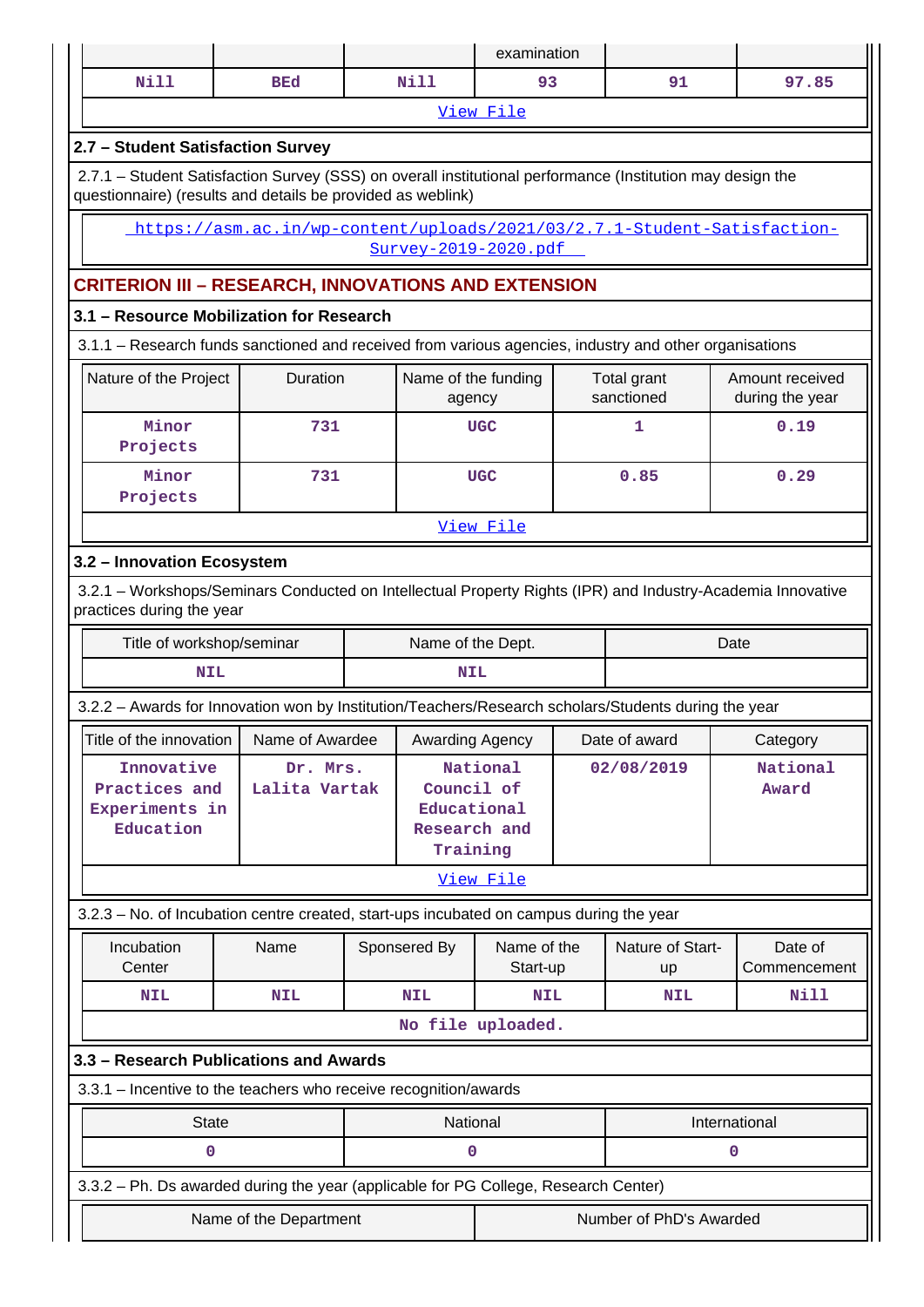| Research Center, Adarsha<br>Comprehensive College of Education and<br><b>Research Pune</b>                                                                                                                         |                                                 |                        |                                                            | $\overline{2}$                                           |                                                      |                                                                                                                            |                                                                    |
|--------------------------------------------------------------------------------------------------------------------------------------------------------------------------------------------------------------------|-------------------------------------------------|------------------------|------------------------------------------------------------|----------------------------------------------------------|------------------------------------------------------|----------------------------------------------------------------------------------------------------------------------------|--------------------------------------------------------------------|
| 3.3.3 - Research Publications in the Journals notified on UGC website during the year                                                                                                                              |                                                 |                        |                                                            |                                                          |                                                      |                                                                                                                            |                                                                    |
| <b>Type</b>                                                                                                                                                                                                        | Department                                      |                        | Number of Publication<br>Average Impact Factor (if<br>any) |                                                          |                                                      |                                                                                                                            |                                                                    |
| <b>Nill</b>                                                                                                                                                                                                        | <b>NIL</b>                                      |                        |                                                            | Nill                                                     |                                                      |                                                                                                                            | Nill                                                               |
|                                                                                                                                                                                                                    |                                                 |                        | View File                                                  |                                                          |                                                      |                                                                                                                            |                                                                    |
| 3.3.4 - Books and Chapters in edited Volumes / Books published, and papers in National/International Conference<br>Proceedings per Teacher during the year                                                         |                                                 |                        |                                                            |                                                          |                                                      |                                                                                                                            |                                                                    |
| Department                                                                                                                                                                                                         |                                                 |                        |                                                            |                                                          | Number of Publication                                |                                                                                                                            |                                                                    |
| Adarsha Comprehensive College of<br>Education and Research Pune                                                                                                                                                    |                                                 |                        |                                                            |                                                          | Nill                                                 |                                                                                                                            |                                                                    |
|                                                                                                                                                                                                                    |                                                 |                        | View File                                                  |                                                          |                                                      |                                                                                                                            |                                                                    |
| 3.3.5 - Bibliometrics of the publications during the last Academic year based on average citation index in Scopus/<br>Web of Science or PubMed/ Indian Citation Index                                              |                                                 |                        |                                                            |                                                          |                                                      |                                                                                                                            |                                                                    |
| Title of the<br>Name of<br>Author<br>Paper                                                                                                                                                                         | Title of journal                                | Year of<br>publication |                                                            | <b>Citation Index</b>                                    |                                                      | Number of<br>Institutional<br>citations<br>affiliation as<br>mentioned in<br>excluding self<br>the publication<br>citation |                                                                    |
| <b>NIL</b><br><b>NIL</b>                                                                                                                                                                                           | <b>NIL</b>                                      |                        | Nill                                                       | Nill                                                     | <b>NIL</b>                                           |                                                                                                                            | Nill                                                               |
|                                                                                                                                                                                                                    |                                                 | No file uploaded.      |                                                            |                                                          |                                                      |                                                                                                                            |                                                                    |
| 3.3.6 - h-Index of the Institutional Publications during the year. (based on Scopus/ Web of science)                                                                                                               |                                                 |                        |                                                            |                                                          |                                                      |                                                                                                                            |                                                                    |
| Name of<br>Title of the<br>Author<br>Paper                                                                                                                                                                         | Title of journal                                | Year of<br>publication |                                                            | h-index                                                  | Number of<br>citations<br>excluding self<br>citation |                                                                                                                            | Institutional<br>affiliation as<br>mentioned in<br>the publication |
| <b>NIL</b><br><b>NIL</b>                                                                                                                                                                                           | <b>NIL</b>                                      |                        | <b>Nill</b>                                                | Nill                                                     | Nill                                                 |                                                                                                                            | <b>Nill</b>                                                        |
|                                                                                                                                                                                                                    |                                                 | No file uploaded.      |                                                            |                                                          |                                                      |                                                                                                                            |                                                                    |
| 3.3.7 - Faculty participation in Seminars/Conferences and Symposia during the year:                                                                                                                                |                                                 |                        |                                                            |                                                          |                                                      |                                                                                                                            |                                                                    |
| Number of Faculty                                                                                                                                                                                                  | International                                   | National               |                                                            | <b>State</b>                                             |                                                      |                                                                                                                            | Local                                                              |
| Attended/Semi<br>nars/Workshops                                                                                                                                                                                    | 1                                               |                        | 1                                                          | 1                                                        |                                                      |                                                                                                                            | $\overline{\mathbf{2}}$                                            |
| Presented<br>papers                                                                                                                                                                                                | $\overline{\mathbf{2}}$                         |                        | 1                                                          | $\mathbf{2}$                                             |                                                      |                                                                                                                            | <b>Nill</b>                                                        |
| Resource<br>persons                                                                                                                                                                                                | <b>Nill</b>                                     |                        | <b>Nill</b>                                                | 1                                                        |                                                      |                                                                                                                            | <b>Nill</b>                                                        |
|                                                                                                                                                                                                                    |                                                 |                        | View File                                                  |                                                          |                                                      |                                                                                                                            |                                                                    |
| 3.4 - Extension Activities                                                                                                                                                                                         |                                                 |                        |                                                            |                                                          |                                                      |                                                                                                                            |                                                                    |
| 3.4.1 – Number of extension and outreach programmes conducted in collaboration with industry, community and<br>Non- Government Organisations through NSS/NCC/Red cross/Youth Red Cross (YRC) etc., during the year |                                                 |                        |                                                            |                                                          |                                                      |                                                                                                                            |                                                                    |
| Title of the activities                                                                                                                                                                                            | Organising unit/agency/<br>collaborating agency |                        |                                                            | Number of teachers<br>participated in such<br>activities |                                                      |                                                                                                                            | Number of students<br>participated in such<br>activities           |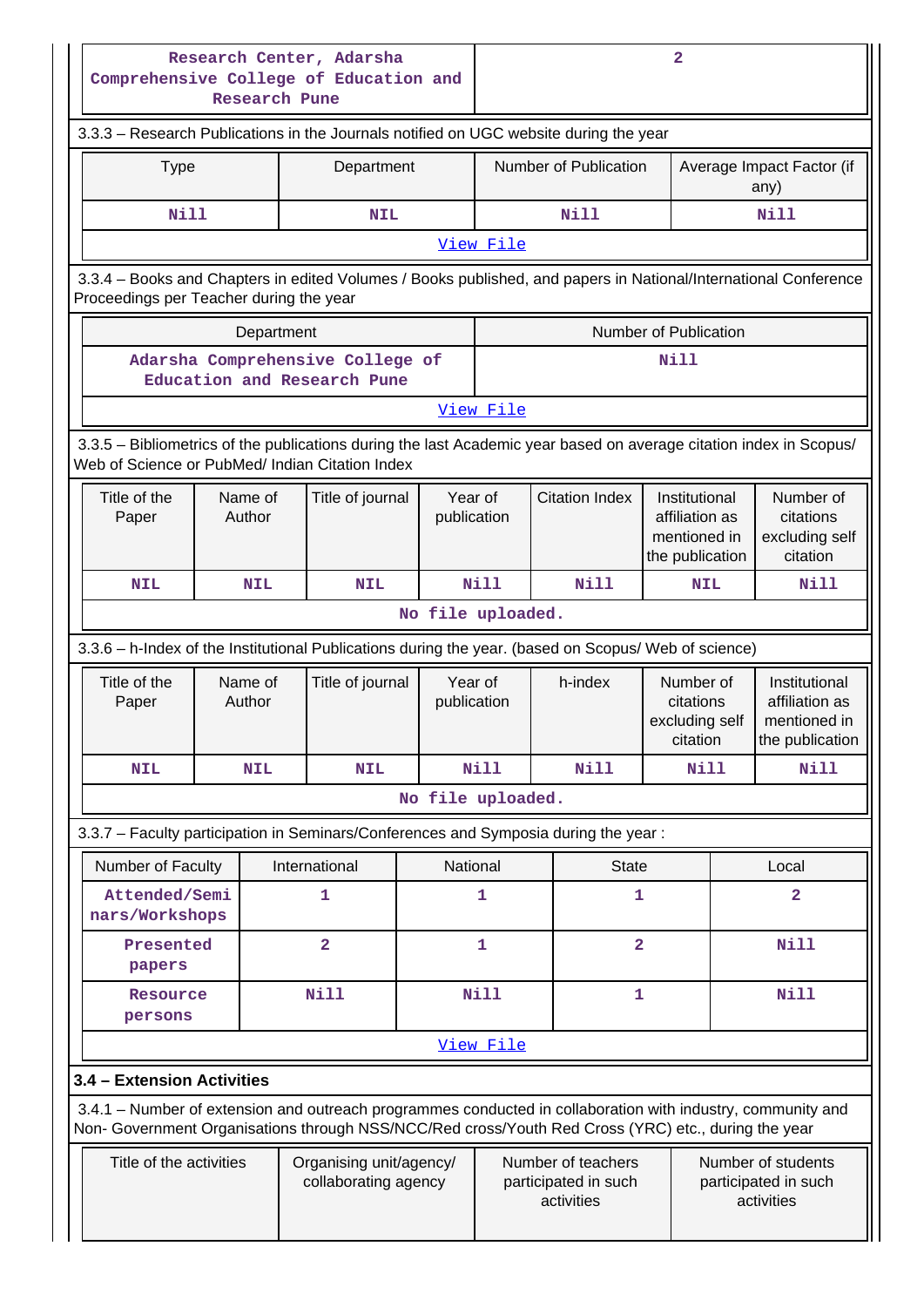| <b>NIL</b>                                                                                                                                                                                                     |                         |                                                         | <b>NIL</b>         |                                                                                                   |                                                         | Nill                   |                    |                                        | <b>Nill</b>                                               |
|----------------------------------------------------------------------------------------------------------------------------------------------------------------------------------------------------------------|-------------------------|---------------------------------------------------------|--------------------|---------------------------------------------------------------------------------------------------|---------------------------------------------------------|------------------------|--------------------|----------------------------------------|-----------------------------------------------------------|
|                                                                                                                                                                                                                | No file uploaded.       |                                                         |                    |                                                                                                   |                                                         |                        |                    |                                        |                                                           |
| 3.4.2 - Awards and recognition received for extension activities from Government and other recognized bodies<br>during the year                                                                                |                         |                                                         |                    |                                                                                                   |                                                         |                        |                    |                                        |                                                           |
| Name of the activity                                                                                                                                                                                           |                         |                                                         | Award/Recognition  |                                                                                                   |                                                         | <b>Awarding Bodies</b> |                    | Number of students<br><b>Benefited</b> |                                                           |
| <b>NIL</b>                                                                                                                                                                                                     |                         |                                                         | <b>NIL</b>         |                                                                                                   |                                                         | <b>NIL</b>             |                    |                                        | <b>Nill</b>                                               |
|                                                                                                                                                                                                                |                         |                                                         |                    |                                                                                                   | No file uploaded.                                       |                        |                    |                                        |                                                           |
| 3.4.3 - Students participating in extension activities with Government Organisations, Non-Government<br>Organisations and programmes such as Swachh Bharat, Aids Awareness, Gender Issue, etc. during the year |                         |                                                         |                    |                                                                                                   |                                                         |                        |                    |                                        |                                                           |
| Name of the scheme<br>Name of the activity<br>Organising unit/Agen<br>cy/collaborating<br>agency                                                                                                               |                         | Number of teachers<br>participated in such<br>activites |                    |                                                                                                   | Number of students<br>participated in such<br>activites |                        |                    |                                        |                                                           |
| <b>NIL</b>                                                                                                                                                                                                     |                         | <b>NIL</b>                                              |                    |                                                                                                   | <b>NIL</b>                                              |                        | <b>Nill</b>        |                                        | Nill                                                      |
|                                                                                                                                                                                                                |                         |                                                         |                    |                                                                                                   | No file uploaded.                                       |                        |                    |                                        |                                                           |
| 3.5 - Collaborations                                                                                                                                                                                           |                         |                                                         |                    |                                                                                                   |                                                         |                        |                    |                                        |                                                           |
| 3.5.1 – Number of Collaborative activities for research, faculty exchange, student exchange during the year                                                                                                    |                         |                                                         |                    |                                                                                                   |                                                         |                        |                    |                                        |                                                           |
| Nature of activity                                                                                                                                                                                             |                         |                                                         | Participant        |                                                                                                   | Source of financial support                             |                        |                    |                                        | Duration                                                  |
| <b>NIL</b>                                                                                                                                                                                                     |                         |                                                         | $\mathbf 0$        |                                                                                                   | <b>NIL</b>                                              |                        |                    | $\mathbf 0$                            |                                                           |
|                                                                                                                                                                                                                |                         |                                                         |                    |                                                                                                   | No file uploaded.                                       |                        |                    |                                        |                                                           |
| 3.5.2 - Linkages with institutions/industries for internship, on-the- job training, project work, sharing of research<br>facilities etc. during the year                                                       |                         |                                                         |                    |                                                                                                   |                                                         |                        |                    |                                        |                                                           |
| Nature of linkage                                                                                                                                                                                              | Title of the<br>linkage |                                                         |                    | Name of the<br>partnering<br>institution/<br>industry<br>/research lab<br>with contact<br>details | <b>Duration From</b>                                    |                        | <b>Duration To</b> |                                        | Participant                                               |
| <b>NIL</b>                                                                                                                                                                                                     |                         | <b>NIL</b>                                              |                    | <b>NIL</b>                                                                                        | <b>Nill</b>                                             |                        |                    | Nill                                   | <b>Nill</b>                                               |
|                                                                                                                                                                                                                |                         |                                                         |                    |                                                                                                   | No file uploaded.                                       |                        |                    |                                        |                                                           |
| 3.5.3 - MoUs signed with institutions of national, international importance, other universities, industries, corporate<br>houses etc. during the year                                                          |                         |                                                         |                    |                                                                                                   |                                                         |                        |                    |                                        |                                                           |
| Organisation                                                                                                                                                                                                   |                         |                                                         | Date of MoU signed |                                                                                                   |                                                         | Purpose/Activities     |                    |                                        | Number of<br>students/teachers<br>participated under MoUs |
| <b>NIL</b>                                                                                                                                                                                                     |                         |                                                         | Nill               |                                                                                                   |                                                         | <b>NIL</b>             |                    |                                        | <b>Nill</b>                                               |
|                                                                                                                                                                                                                |                         |                                                         |                    |                                                                                                   | No file uploaded.                                       |                        |                    |                                        |                                                           |
| <b>CRITERION IV - INFRASTRUCTURE AND LEARNING RESOURCES</b>                                                                                                                                                    |                         |                                                         |                    |                                                                                                   |                                                         |                        |                    |                                        |                                                           |
| 4.1 - Physical Facilities                                                                                                                                                                                      |                         |                                                         |                    |                                                                                                   |                                                         |                        |                    |                                        |                                                           |
| 4.1.1 - Budget allocation, excluding salary for infrastructure augmentation during the year                                                                                                                    |                         |                                                         |                    |                                                                                                   |                                                         |                        |                    |                                        |                                                           |
| Budget allocated for infrastructure augmentation                                                                                                                                                               |                         |                                                         |                    |                                                                                                   |                                                         |                        |                    |                                        | Budget utilized for infrastructure development            |
|                                                                                                                                                                                                                |                         | 0                                                       |                    |                                                                                                   |                                                         |                        |                    | 0                                      |                                                           |
|                                                                                                                                                                                                                |                         |                                                         |                    |                                                                                                   |                                                         |                        |                    |                                        |                                                           |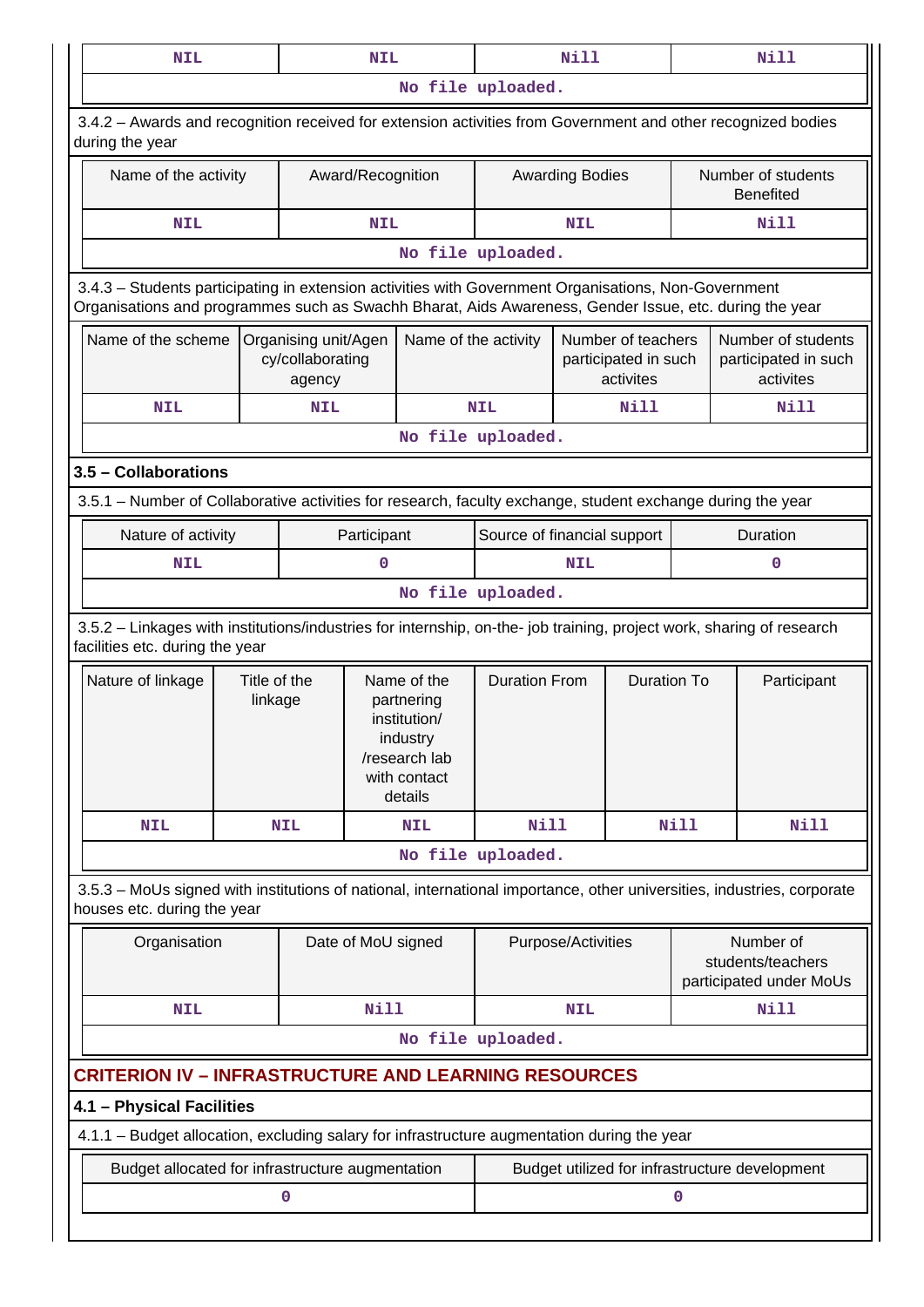|                                                                                                                                                                                                                                                         | 4.1.2 - Details of augmentation in infrastructure facilities during the year |                            |                     |                                          |                 |                                                   |         |               |
|---------------------------------------------------------------------------------------------------------------------------------------------------------------------------------------------------------------------------------------------------------|------------------------------------------------------------------------------|----------------------------|---------------------|------------------------------------------|-----------------|---------------------------------------------------|---------|---------------|
| <b>Facilities</b>                                                                                                                                                                                                                                       | <b>Existing or Newly Added</b>                                               |                            |                     |                                          |                 |                                                   |         |               |
| Seminar halls with ICT facilities                                                                                                                                                                                                                       | Existing                                                                     |                            |                     |                                          |                 |                                                   |         |               |
| Classrooms with LCD facilities                                                                                                                                                                                                                          |                                                                              |                            |                     | Existing                                 |                 |                                                   |         |               |
|                                                                                                                                                                                                                                                         | Seminar Halls                                                                |                            |                     | Existing                                 |                 |                                                   |         |               |
|                                                                                                                                                                                                                                                         | Laboratories                                                                 |                            |                     |                                          | Existing        |                                                   |         |               |
|                                                                                                                                                                                                                                                         | Class rooms                                                                  |                            |                     |                                          | Existing        |                                                   |         |               |
|                                                                                                                                                                                                                                                         | Campus Area                                                                  |                            |                     |                                          | Existing        |                                                   |         |               |
|                                                                                                                                                                                                                                                         |                                                                              |                            | View File           |                                          |                 |                                                   |         |               |
| 4.2 - Library as a Learning Resource                                                                                                                                                                                                                    |                                                                              |                            |                     |                                          |                 |                                                   |         |               |
| 4.2.1 - Library is automated {Integrated Library Management System (ILMS)}                                                                                                                                                                              |                                                                              |                            |                     |                                          |                 |                                                   |         |               |
| Name of the ILMS<br>software                                                                                                                                                                                                                            | Nature of automation (fully<br>or patially)                                  |                            |                     | Version                                  |                 | Year of automation                                |         |               |
| Libworld                                                                                                                                                                                                                                                | Partially                                                                    |                            |                     | 1                                        |                 |                                                   | 2016    |               |
| 4.2.2 - Library Services                                                                                                                                                                                                                                |                                                                              |                            |                     |                                          |                 |                                                   |         |               |
| Library<br>Service Type                                                                                                                                                                                                                                 | Existing                                                                     |                            | Newly Added         |                                          |                 | Total                                             |         |               |
| 8063<br>Text<br><b>Books</b>                                                                                                                                                                                                                            | 465831                                                                       |                            | 234                 | 78405                                    |                 | 8297                                              |         | 544236        |
| Journals<br>7                                                                                                                                                                                                                                           | 3500                                                                         |                            | Nill                | Nill                                     | 7               |                                                   |         | 3500          |
|                                                                                                                                                                                                                                                         |                                                                              |                            | View File           |                                          |                 |                                                   |         |               |
| 4.2.3 - E-content developed by teachers such as: e-PG- Pathshala, CEC (under e-PG- Pathshala CEC (Under<br>Graduate) SWAYAM other MOOCs platform NPTEL/NMEICT/any other Government initiatives & institutional<br>(Learning Management System (LMS) etc |                                                                              |                            |                     |                                          |                 |                                                   |         |               |
| Name of the Teacher                                                                                                                                                                                                                                     | Name of the Module                                                           |                            |                     | Platform on which module<br>is developed |                 | Date of launching e-                              | content |               |
| Dr.Mrs.Lalita<br>Vartak                                                                                                                                                                                                                                 | Development of<br><b>Higher Education</b>                                    |                            |                     | <b>ARPIT-SWAYAM</b>                      |                 | 01/09/2019                                        |         |               |
|                                                                                                                                                                                                                                                         |                                                                              |                            | View File           |                                          |                 |                                                   |         |               |
| 4.3 - IT Infrastructure                                                                                                                                                                                                                                 |                                                                              |                            |                     |                                          |                 |                                                   |         |               |
| 4.3.1 - Technology Upgradation (overall)                                                                                                                                                                                                                |                                                                              |                            |                     |                                          |                 |                                                   |         |               |
| <b>Type</b><br><b>Total Co</b><br>Computer<br>Lab<br>mputers                                                                                                                                                                                            | Internet                                                                     | <b>Browsing</b><br>centers | Computer<br>Centers | Office                                   | Departme<br>nts | Available<br><b>Bandwidt</b><br>h (MBPS/<br>GBPS) |         | <b>Others</b> |
| 8<br>Existin<br>20<br>g                                                                                                                                                                                                                                 | 1                                                                            | $\mathbf{1}$               | $\mathbf{1}$        | $\mathbf{1}$                             | $\mathbf 0$     | 50                                                |         | $\mathbf 0$   |
| Added<br>$\mathbf 0$<br>1                                                                                                                                                                                                                               | $\mathbf 0$                                                                  | $\mathbf 0$                | 0                   | $\mathbf 0$                              | $\mathbf 0$     | $\mathbf 0$                                       |         | $\mathbf 0$   |
| 9<br>20<br>Total                                                                                                                                                                                                                                        | $\mathbf{1}$                                                                 | 1                          | $\mathbf{1}$        | $\mathbf{1}$                             | $\mathbf 0$     | 50                                                |         | $\mathbf 0$   |
| 4.3.2 - Bandwidth available of internet connection in the Institution (Leased line)                                                                                                                                                                     |                                                                              |                            |                     |                                          |                 |                                                   |         |               |
|                                                                                                                                                                                                                                                         |                                                                              |                            | 50 MBPS/ GBPS       |                                          |                 |                                                   |         |               |
| 4.3.3 - Facility for e-content                                                                                                                                                                                                                          |                                                                              |                            |                     |                                          |                 |                                                   |         |               |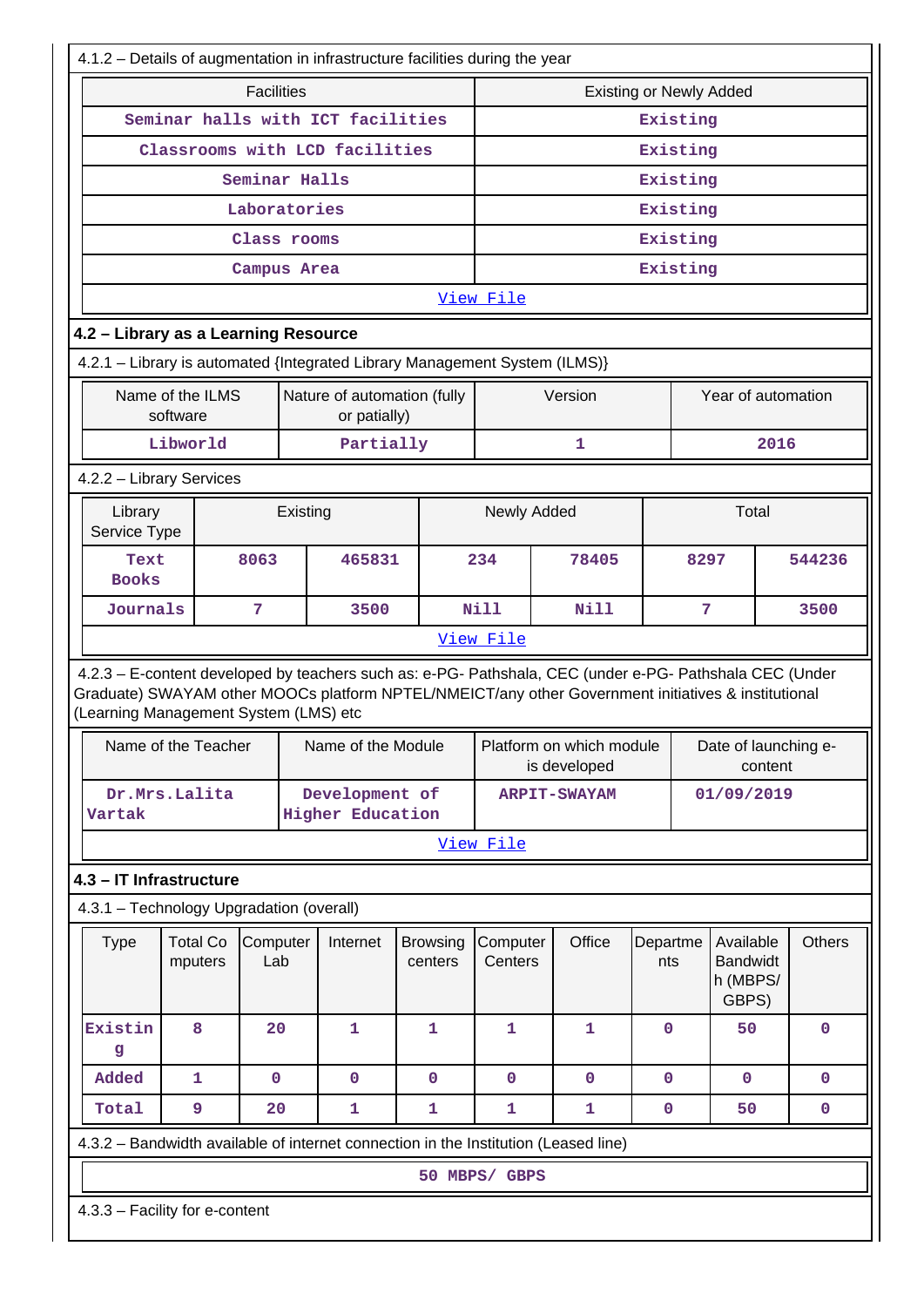**No Data Entered/Not Applicable !!!**

## **4.4 – Maintenance of Campus Infrastructure**

 4.4.1 – Expenditure incurred on maintenance of physical facilities and academic support facilities, excluding salary component, during the year

| Assigned Budget on<br>academic facilities | Expenditure incurred on<br>maintenance of academic<br>facilities | Assigned budget on<br>physical facilities | Expenditure incurredon<br>maintenance of physical<br>facilites |
|-------------------------------------------|------------------------------------------------------------------|-------------------------------------------|----------------------------------------------------------------|
| 50000                                     | 19883                                                            | 150000                                    | 456383                                                         |

 4.4.2 – Procedures and policies for maintaining and utilizing physical, academic and support facilities - laboratory, library, sports complex, computers, classrooms etc. (maximum 500 words) (information to be available in institutional Website, provide link)

 **As a policy budgetary provision is made in the annual budget for purchase and maintenance of the various facilities like computers, books, sports equipment, lab equipment, etc. But a decentralized procedure is followed to facilitate better working and convenience of the students and the staff who are going to use it. Laboratory: - Policy: - One staff member is the in-charge for the Science laboratory. He/ She looks after the requirements for the year. Accordingly, the order is placed. The staff member also maintains the detailed register of these details. At the end of every year entries are made of any material broken or expired, etc. in the register. Procedure: - Along with the in-charge staff member one peon is assigned the duty of for issuing of the material specific during the stipulated time every day. One representative of student is also selected who assists the in-charge staff member in the work. Library: - Policy: - There is a full time qualified and dedicated librarian in the college. He is in-charge of looking after the day to day working of the library. There is a library committee which decides regarding the purchase of books, activities to be conducted by the library, extension programs to be organized by the library, etc. The soft copy of the dead stock register is maintained in the library. The annual report of the department is taken at the end of the year. Procedure: - The committee meets at least twice a year to make a detailed plan and sanction for the various activities, purchase of books, etc. Review of the various programs and activities is taken and based on this feedback the further plan of action is proposed. Sports equipment: - Policy: - One staff member is the in-charge for the Science laboratory. He/ She looks after the equipment. Procedure: - once the dates of sports day are finalized during the staff meeting the detailed planning is made by the in charge Computers: - Policy: - The maintenance of the computer lab is done by the Computer Division of the Adarsha Shikshan Mandali, centrally. There is also a staff member of the college who is the in-charge and a non-teaching staff member who assists him. Procedure: - The annual maintenance contract is made by the parent body. In case of any big purchase requirements the matter is placed by the in-charge staff member before the Principal. It is then placed before the College Committee for their sanction. In case of any minor equipment purchase the in-charge staff member and the Principal take the decision. Dead stock register is maintained by the office. Classrooms: - Policy: - The Head Clerk and the Office Assistant of the college look after the department. They are in-charge for the cleanliness of the premises. There is also separate arrangement for cleaning of toilets and bathroom. Procedure: - All the peons in the college are responsible for maintaining the cleanliness in the college premises.**

<https://asm.ac.in/wp-content/uploads/2021/03/4.4.2-MaintainancePolicy-AQAR-2019-20-ACCER.pdf>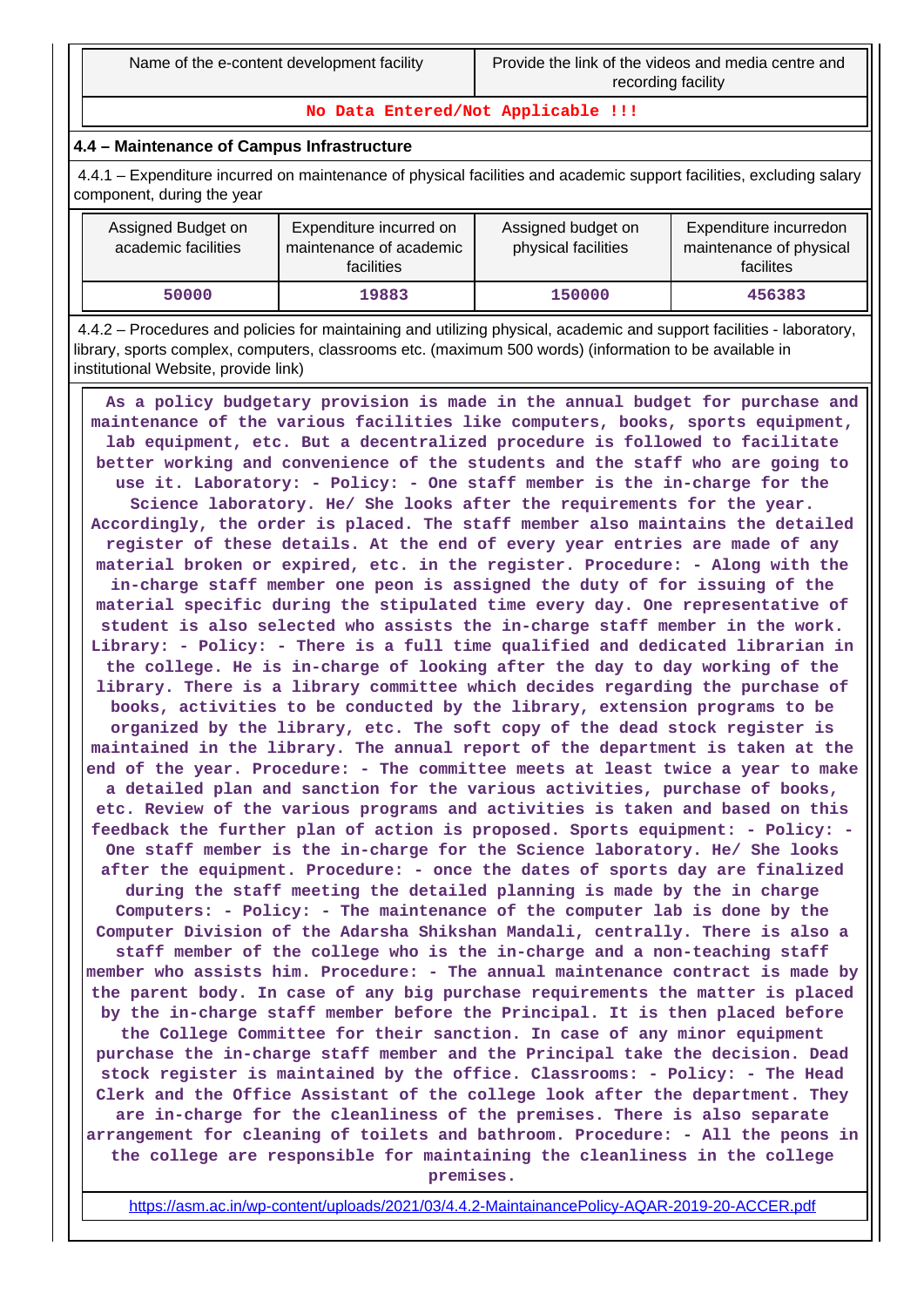# **CRITERION V – STUDENT SUPPORT AND PROGRESSION**

# **5.1 – Student Support**

5.1.1 – Scholarships and Financial Support

|                                         | Name/Title of the scheme                           | Number of students | Amount in Rupees |  |  |  |  |
|-----------------------------------------|----------------------------------------------------|--------------------|------------------|--|--|--|--|
| Financial Support<br>from institution   | Nill                                               | Nill               | Nill             |  |  |  |  |
| Financial Support<br>from Other Sources |                                                    |                    |                  |  |  |  |  |
| a) National                             | GOI Scholarship<br>Freeship and EBC<br>Scholarship | 60                 | 573246           |  |  |  |  |
| b) International                        | Nill                                               | Nill               | Nill             |  |  |  |  |
| View File                               |                                                    |                    |                  |  |  |  |  |

 5.1.2 – Number of capability enhancement and development schemes such as Soft skill development, Remedial coaching, Language lab, Bridge courses, Yoga, Meditation, Personal Counselling and Mentoring etc.,

| Name of the capability<br>enhancement scheme     | Date of implemetation | Number of students<br>enrolled | Agencies involved                                         |
|--------------------------------------------------|-----------------------|--------------------------------|-----------------------------------------------------------|
| Mentoring                                        | 01/07/2019            | 175                            | Teaching Staff of<br>the college. Micro<br>Group Incharge |
| Yoga and<br>Meditation (Under<br>Course $112)$ ) | 24/02/2020            | 77                             | College Faculty<br>and Invited<br>Resource Person         |
|                                                  |                       | View File                      |                                                           |

 5.1.3 – Students benefited by guidance for competitive examinations and career counselling offered by the institution during the year

| Year              | Name of the<br>scheme | Number of<br>benefited<br>students for<br>competitive<br>examination | Number of<br>benefited<br>students by<br>career<br>counseling<br>activities | Number of<br>students who<br>have passedin<br>the comp. exam | Number of<br>studentsp placed |
|-------------------|-----------------------|----------------------------------------------------------------------|-----------------------------------------------------------------------------|--------------------------------------------------------------|-------------------------------|
| Nill              | <b>NIL</b>            | Nill                                                                 | Nill                                                                        | Nill                                                         | Nill                          |
| No file uploaded. |                       |                                                                      |                                                                             |                                                              |                               |

 5.1.4 – Institutional mechanism for transparency, timely redressal of student grievances, Prevention of sexual harassment and ragging cases during the year

| Total grievances received | Number of grievances redressed | Avg. number of days for grievance<br>redressal |  |
|---------------------------|--------------------------------|------------------------------------------------|--|
| Nill                      | Nill                           | Nill                                           |  |

## **5.2 – Student Progression**

5.2.1 – Details of campus placement during the year

| On campus                          |                                       |                              | Off campus                                |                                       |                              |
|------------------------------------|---------------------------------------|------------------------------|-------------------------------------------|---------------------------------------|------------------------------|
| Nameof<br>organizations<br>visited | Number of<br>students<br>participated | Number of<br>stduents placed | <b>Nameof</b><br>organizations<br>visited | Number of<br>students<br>participated | Number of<br>stduents placed |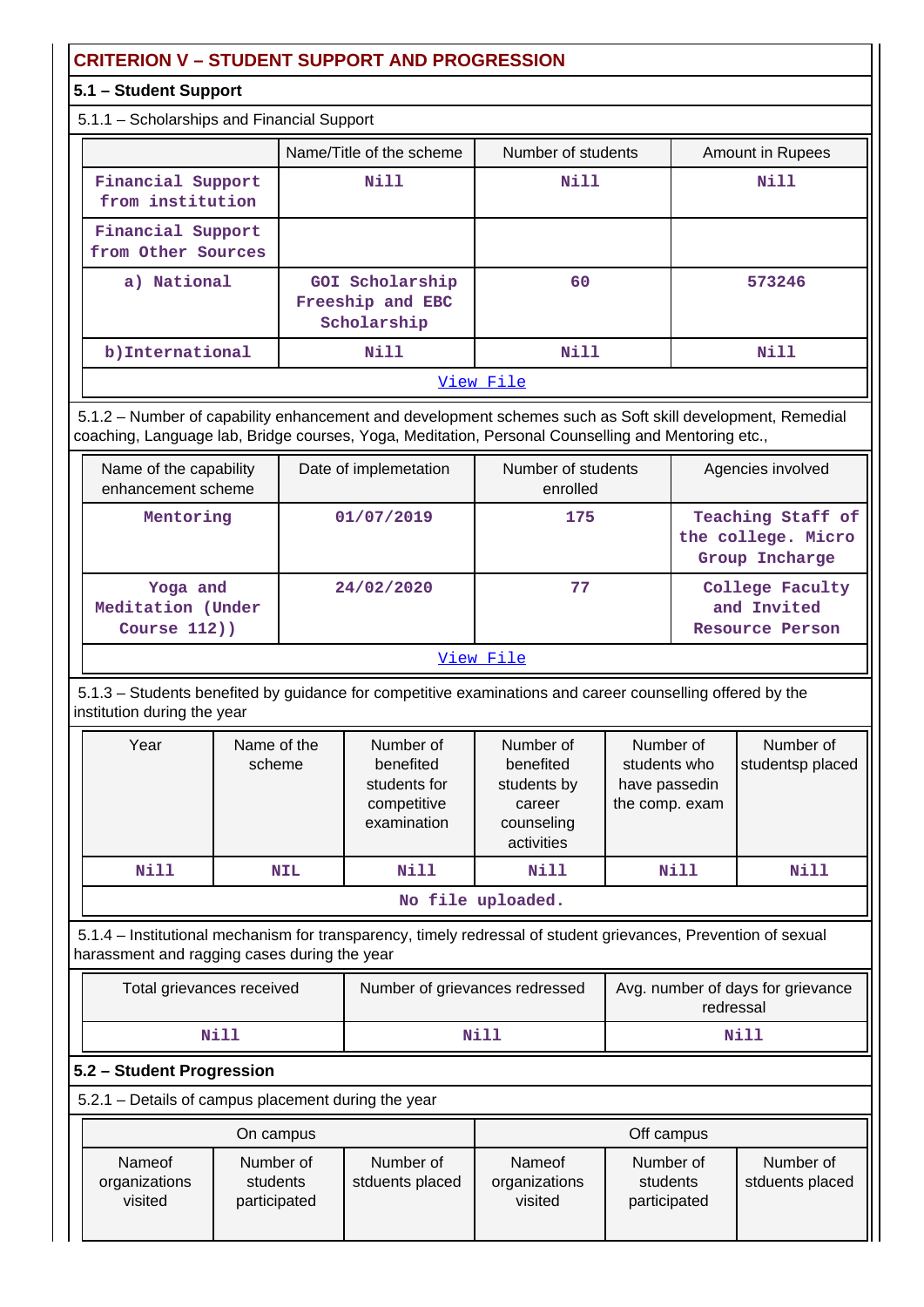|      | <b>AVEMPS</b> | 20                                                                                                                                                                                     | $\overline{a}$                         | Jnana<br>Prabodhini,<br>Akanksha<br>Foundation<br>Schools Pune               | 12                                                                                                       | 4                                   |
|------|---------------|----------------------------------------------------------------------------------------------------------------------------------------------------------------------------------------|----------------------------------------|------------------------------------------------------------------------------|----------------------------------------------------------------------------------------------------------|-------------------------------------|
|      |               |                                                                                                                                                                                        |                                        | View File                                                                    |                                                                                                          |                                     |
|      |               | 5.2.2 - Student progression to higher education in percentage during the year                                                                                                          |                                        |                                                                              |                                                                                                          |                                     |
| Year |               | Number of<br>students<br>enrolling into<br>higher education                                                                                                                            | Programme<br>graduated from            | Depratment<br>graduated from                                                 | Name of<br>institution joined                                                                            | Name of<br>programme<br>admitted to |
|      | 2020          | 4                                                                                                                                                                                      | Bachelor<br>of Education               | Adarsha Co<br>mprehensive<br>College of<br>Education<br>and Research<br>Pune | M.C.E.<br>Societys<br>Azam College<br>of Education                                                       | Master of<br>Education              |
|      | 2020          | $\overline{\mathbf{2}}$                                                                                                                                                                | Bachelor<br>of Education               | Adarsha Co<br>mprehensive<br>College of<br>Education<br>and Research<br>Pune | S.P.Mandal<br>i's Tilak<br>College of<br>Education<br>Pune                                               | Master of<br>Education              |
|      | 2020          | $\mathbf{1}$                                                                                                                                                                           | Bachelor<br>of Education               | Adarsha Co<br>mprehensive<br>College of<br>Education<br>and Research<br>Pune | Department<br>of Education<br>and<br>Extension,<br><b>SPPU</b>                                           | Master of<br>Education              |
|      | 2020          | 1                                                                                                                                                                                      | Bachelor<br>of Education   mprehensive | Adarsha Co<br>College of<br>Education<br>and Research<br>Pune                | <b>B.B.Mahato</b><br>Koyalanchal<br>University,<br>Dhanbad                                               | Master of<br>Science                |
|      |               |                                                                                                                                                                                        |                                        | View File                                                                    |                                                                                                          |                                     |
|      |               | 5.2.3 - Students qualifying in state/ national/ international level examinations during the year<br>(eg:NET/SET/SLET/GATE/GMAT/CAT/GRE/TOFEL/Civil Services/State Government Services) |                                        |                                                                              |                                                                                                          |                                     |
|      |               | <b>Items</b>                                                                                                                                                                           |                                        |                                                                              | Number of students selected/ qualifying                                                                  |                                     |
|      |               | Any Other                                                                                                                                                                              |                                        |                                                                              | 4                                                                                                        |                                     |
|      |               |                                                                                                                                                                                        |                                        | View File                                                                    |                                                                                                          |                                     |
|      |               |                                                                                                                                                                                        |                                        |                                                                              | 5.2.4 - Sports and cultural activities / competitions organised at the institution level during the year |                                     |
|      | Activity      |                                                                                                                                                                                        | Level                                  |                                                                              | Number of Participants                                                                                   |                                     |
|      |               | Fancy Dress Competition                                                                                                                                                                |                                        | Institutional                                                                |                                                                                                          | 14                                  |
|      |               | Singing Competition<br>Rangoli Competition                                                                                                                                             |                                        | Institutional<br>Institutional                                               |                                                                                                          | 15                                  |
|      | Versitilia    | Cultural Festival -                                                                                                                                                                    |                                        | Institutional                                                                | 23<br>10                                                                                                 |                                     |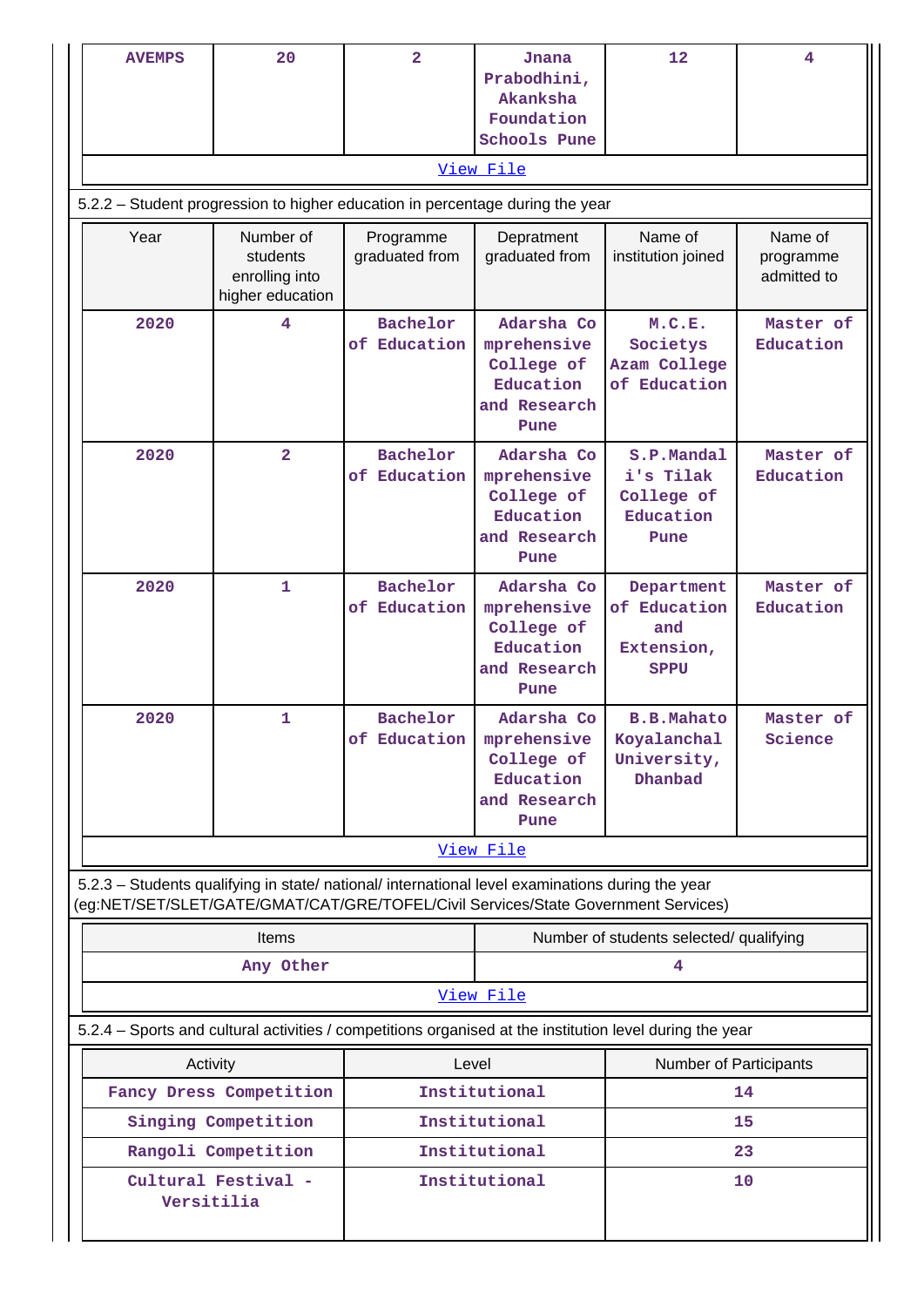| Poster Competition                                      | Institutional | 10 |  |
|---------------------------------------------------------|---------------|----|--|
| Poetry Recitation                                       | Institutional | 36 |  |
| Essay Competition -<br>Democracy Fortnight              | Institutional | 8  |  |
| Quiz Competition -<br>Sardar Patel Birth<br>Anniversary | Institutional | 25 |  |
| Essay Competition -<br>National Voters Day              | Institutional | 6  |  |
| Voters Awareness Quiz                                   | Institutional | 50 |  |
| View File                                               |               |    |  |

## **5.3 – Student Participation and Activities**

 5.3.1 – Number of awards/medals for outstanding performance in sports/cultural activities at national/international level (award for a team event should be counted as one)

| Year              | Name of the<br>award/medal | National/<br>Internaional | Number of<br>awards for<br><b>Sports</b> | Number of<br>awards for<br>Cultural | Student ID<br>number | Name of the<br>student |
|-------------------|----------------------------|---------------------------|------------------------------------------|-------------------------------------|----------------------|------------------------|
| Nill              | <b>NIL</b>                 | Nill                      | Nill                                     | Nill                                | Nill                 | <b>NIL</b>             |
| No file uploaded. |                            |                           |                                          |                                     |                      |                        |

 5.3.2 – Activity of Student Council & representation of students on academic & administrative bodies/committees of the institution (maximum 500 words)

 **The role of student council in a teacher education institution is very different. It is not merely to involve them in assisting in planning, organizing and implementing the activities in the college but to train and educate them in planning, organizing and implementing activities in a systematic way so that they are able to perform effectively and work efficiently when they join the teaching profession. It is simply helping them to 'Learn by doing'. It helps them to realize their own strengths and foster creativity in doing different tasks. 'The essence of education is to discover one's uniqueness, and teach how to use it.' Formation of the Student Council: - The college has a unique way of involving the students in the different activities of the college. The students work in their micro groups. One student from each group is selected by the group in-charge and the other students to represent their group. These students are then interviewed by the Principal and the staff members and after discussion each student is assigned one department of the college. The student is responsible for assisting the in-charge staff member for the smooth functioning and conduct of the activities to be organized by the college during the year. For the Academic Year 2019-20 following were the members of the Student Council: - Mahesh Yede (General Secretary), Madhvi Daptardar and Tanaya Gokhale (Class Representatives for Second Year B.Ed.), Anjukumari Sharma (Class Representative for First Year B.Ed.), Poonam Binnar (Ladies Representative), Sandhya Mane (Cultural Representative), Nabin Kumar Roy (Sports Representative), Samadhan Mete (Laboratory Representative ), Archana Sinha (Magazine Representative), Jayshri Kumari Gajre (Social Service Representative), Kadambari Karpe (Library Representative) Functioning of the Student Council: - The in-charge staff member and the student representative work together while planning and conducting the different activities of the college. It is useful to communicate with the students through these representatives and establish a bond with them. Member of IQAC: - One student**

**is also the member of the IQAC of the college. This is beneficial for getting ground level feedback and accordingly developing the plan of action of the**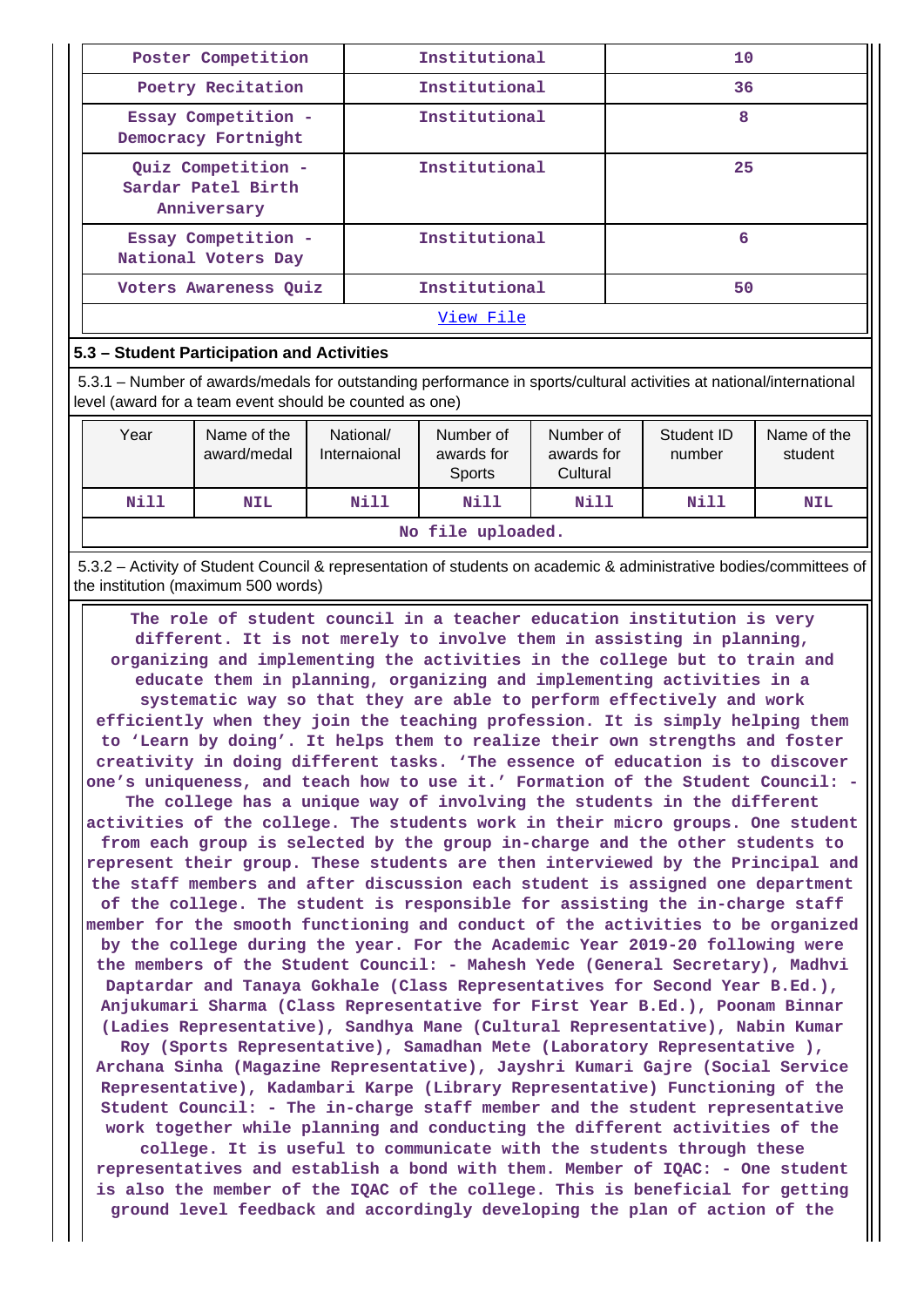### **5.4 – Alumni Engagement**

5.4.1 – Whether the institution has registered Alumni Association?

 **No**

5.4.2 – No. of enrolled Alumni:

5.4.3 – Alumni contribution during the year (in Rupees) :

**0**

**0**

5.4.4 – Meetings/activities organized by Alumni Association :

 **Alumni was involved for Teaching Hindi Method as Visiting Faculty. Alumni contributed in writing articles in college magazine.**

## **CRITERION VI – GOVERNANCE, LEADERSHIP AND MANAGEMENT**

#### **6.1 – Institutional Vision and Leadership**

 6.1.1 – Mention two practices of decentralization and participative management during the last year (maximum 500 words)

 **Our institution follows process of Decentralization and participative management. Decentralization of Course curricular transaction: At the beginning of the academic year Course and department responsibilities are decided and distributed among staff members. According to decentralization each staff member plans own strategy for course delivery and begins course of action by preparing Course Outlines. In view of the decentralization, coordination among staff members happens through regular staff meetings. Apart from various courses, responsibilities of various departments is also assigned to staff members. Participative Management – Stakeholders have representation on various committees viz Internal Quality Assurance Cell (IQAC), College Committee, Local Managing Committee (LMC). Teaching, Non Teaching staff members have representation on College Committee and Local Managing Committee. Students have representation on IQAC, Students Council and other committees. Apart from statutory committees, for programmes and events also, we follow participative management practices. For organising events like Annual Social, Convocation, Seminars and Workshops, committees and sub committees are formed where Teaching, Non teaching staff and Students have representation. During these events these committees and sub committees work independently but having coordination with each other. Gymkhana Managing Committee plays important role in organisation of various events during the academic year. For example – While organizing Sports Day for outdoor sports activity, all GMC members, teaching and non teaching staff assist Sports Department head for Ground Demarcation, maintaining records of sub events.**

|  | 6.1.2 – Does the institution have a Management Information System (MIS)? |
|--|--------------------------------------------------------------------------|
|  |                                                                          |

# **Partial**

#### **6.2 – Strategy Development and Deployment**

6.2.1 – Quality improvement strategies adopted by the institution for each of the following (with in 100 words each):

| <b>Strategy Type</b>           | Details                              |
|--------------------------------|--------------------------------------|
| $\lambda$ dmingion of Ctudonta | $\lambda$ dmiaciona in the $\lambda$ |

Admission of Students **Admissions** in the college are only **through the CET prescribed by**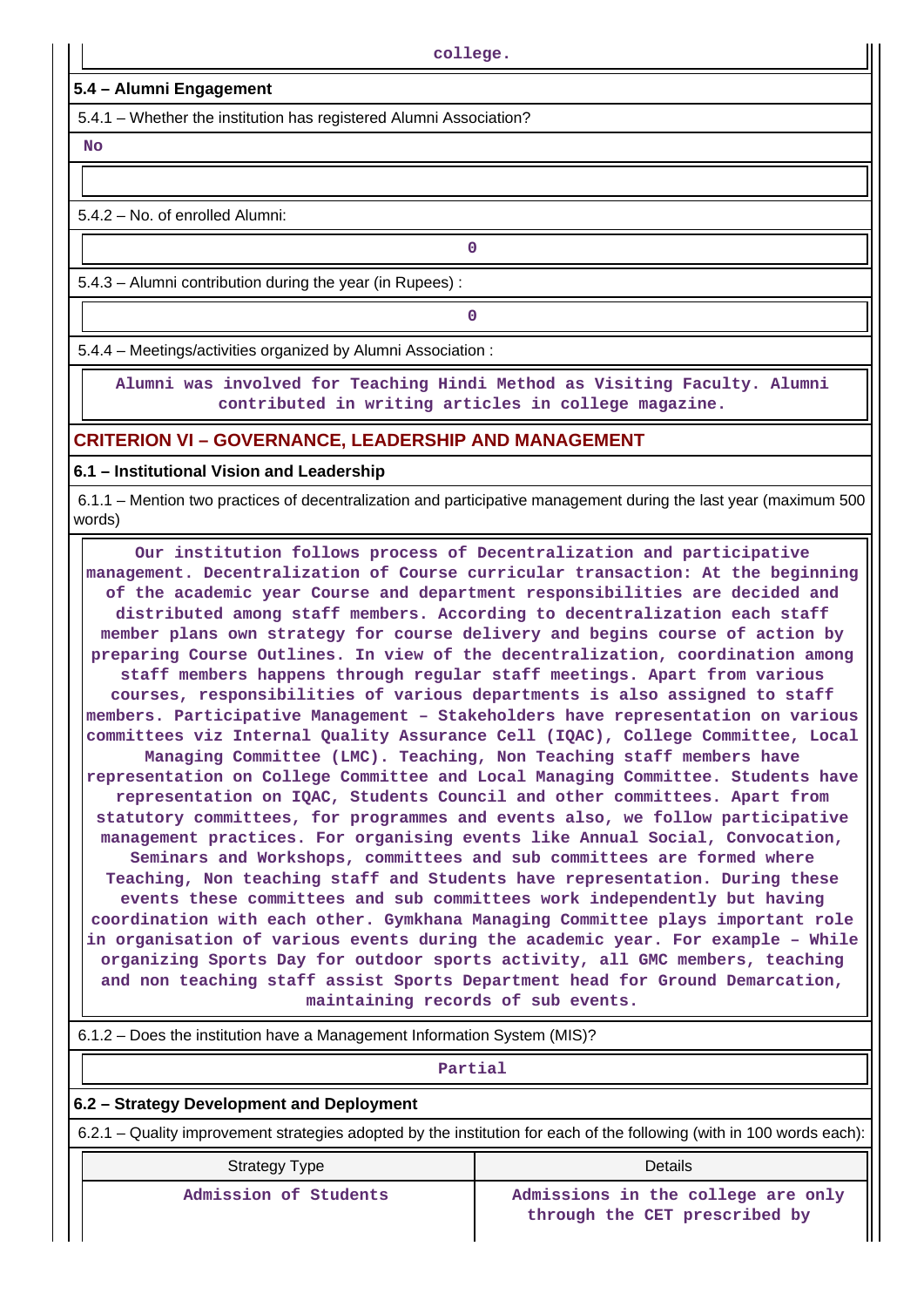|                                                                | Government of Maharashtra. College<br>strictly follows the Rules and<br>Regulations set by Government of<br>Maharashtra.                                                                                                                                                                                                                                                                                                                                                                                                                                                                                                                                       |
|----------------------------------------------------------------|----------------------------------------------------------------------------------------------------------------------------------------------------------------------------------------------------------------------------------------------------------------------------------------------------------------------------------------------------------------------------------------------------------------------------------------------------------------------------------------------------------------------------------------------------------------------------------------------------------------------------------------------------------------|
| Research and Development                                       | Teachers are encouraged to undertake<br>research. Minor Research Projects were<br>initiated through Research Centre. The<br>students enrolled for M. Phil. and Ph.D.<br>courses were encouraged to publish<br>research papers. Our teachers<br>participated in various conferences and<br>seminars at Local / University / State<br>/ National / International level. In<br>addition to participation seminars and<br>workshops our teachers publish research<br>papers in peer reviewed journals. It is<br>mandatory for students pursuing Second<br>year of B.Ed. programme to prepare a<br>Research Proposal as a part of Course<br>210 Basics of Research. |
| Examination and Evaluation                                     | College faculty members has developed<br>scoring key for newly introduced course<br>'BED 205- 23' Additional Pedagogy<br>course Political Science . Online<br>examination arranged for Course 106 of<br>the first year B.Ed. programme.<br>Introducing an oral method of<br>assessment for an activity in a course<br><b>BED 209.</b>                                                                                                                                                                                                                                                                                                                          |
| Teaching and Learning                                          | Introduction of Participative<br>learning methods in course 209 viz.<br>Group Discussion, Presentation. A<br>lecture on Life Skills as a part of<br>orientation sessions in Course 209. In<br>this academic year college has<br>continued with teaching of additional<br>models of teaching (ESA model) which is<br>beyond syllabus. Mandatory<br>participation in Internship and conduct<br>of practice teaching lessons for<br>experiential learning.                                                                                                                                                                                                        |
| Curriculum Development                                         | In the academic Year 2019-20 college<br>has offered one more choice to the<br>students for Course 205 Additional<br>Pedagogy course. The subjects included<br>is Political Science (BED 205- 23).<br>Institution follows the curriculum<br>framework prescribed by NCTE and<br>syllabus prepared by Savitribai Phule<br>Pune University (SPPU). Some of the<br>Faculty members of Adarsha College have<br>representation on Board of Studies and<br>Faculty of education of SPPU.                                                                                                                                                                              |
| 6.2.2 - Implementation of e-governance in areas of operations: |                                                                                                                                                                                                                                                                                                                                                                                                                                                                                                                                                                                                                                                                |
| E-governace area                                               | Details                                                                                                                                                                                                                                                                                                                                                                                                                                                                                                                                                                                                                                                        |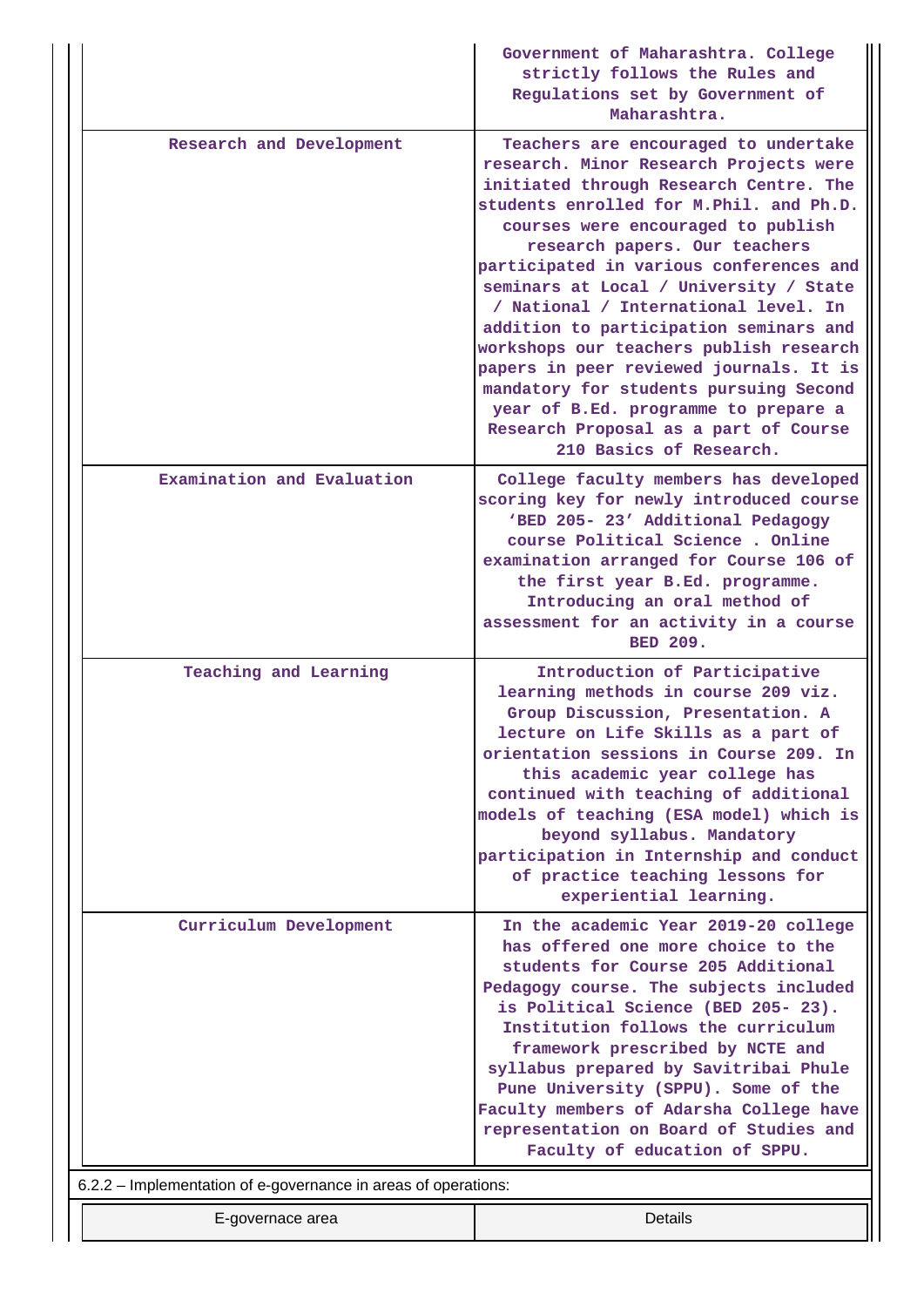| Administration<br>Salary of the Teaching and Non<br>teaching staff is processed through<br>Government Portal 'HTE Sevaarth.' Bio<br>metric attendance of teaching and non<br>teaching staff and students also.<br>Finance and Accounts<br>College maintains its accounts using<br>Tally software. Right from recording<br>cash transactions till finalization of<br>balance sheet college utilizes tally<br>software package. Income tax<br>calculations are done using online<br>softwares. All transactions related to<br>salary of employees in Grant-in-Aid<br>section are recorded through THE<br>Sevarath Pranali Payroll Software.<br>Student Admission and Support<br>Entire admission process for first<br>year students is online. Govt of<br>maharashtra has developed a dedicated<br>portal for B.Ed.admissions<br>Examination<br>Internal marks submission of the<br>first and second year students on<br>examination portal of affiliating<br>university. Individual teachers enters<br>marks obtained in Internal evaluation<br>of students on affiliating university<br>exam portal (BCUD online ) from<br>individual log in. Attendance report<br>updation for university exam also<br>happens on university examination | Planning and Development | College maintains student database on<br>MS Access, it is useful to retrieve<br>data for various purposes viz<br>Scholarship, eligibility, examination<br>etc |
|-------------------------------------------------------------------------------------------------------------------------------------------------------------------------------------------------------------------------------------------------------------------------------------------------------------------------------------------------------------------------------------------------------------------------------------------------------------------------------------------------------------------------------------------------------------------------------------------------------------------------------------------------------------------------------------------------------------------------------------------------------------------------------------------------------------------------------------------------------------------------------------------------------------------------------------------------------------------------------------------------------------------------------------------------------------------------------------------------------------------------------------------------------------------------------------------------------------------------------------------|--------------------------|---------------------------------------------------------------------------------------------------------------------------------------------------------------|
|                                                                                                                                                                                                                                                                                                                                                                                                                                                                                                                                                                                                                                                                                                                                                                                                                                                                                                                                                                                                                                                                                                                                                                                                                                           |                          |                                                                                                                                                               |
|                                                                                                                                                                                                                                                                                                                                                                                                                                                                                                                                                                                                                                                                                                                                                                                                                                                                                                                                                                                                                                                                                                                                                                                                                                           |                          |                                                                                                                                                               |
|                                                                                                                                                                                                                                                                                                                                                                                                                                                                                                                                                                                                                                                                                                                                                                                                                                                                                                                                                                                                                                                                                                                                                                                                                                           |                          |                                                                                                                                                               |
| portal.                                                                                                                                                                                                                                                                                                                                                                                                                                                                                                                                                                                                                                                                                                                                                                                                                                                                                                                                                                                                                                                                                                                                                                                                                                   |                          |                                                                                                                                                               |

 6.3.1 – Teachers provided with financial support to attend conferences / workshops and towards membership fee of professional bodies during the year

| Year                                                                                                                                                            |                                                                           | Name of Teacher                                                          | Name of conference/<br>workshop attended<br>for which financial<br>support provided | Name of the<br>professional body for<br>which membership<br>fee is provided |                                                  |  | Amount of support                                    |
|-----------------------------------------------------------------------------------------------------------------------------------------------------------------|---------------------------------------------------------------------------|--------------------------------------------------------------------------|-------------------------------------------------------------------------------------|-----------------------------------------------------------------------------|--------------------------------------------------|--|------------------------------------------------------|
| <b>Nill</b>                                                                                                                                                     |                                                                           | <b>NIL</b>                                                               | <b>NIL</b>                                                                          | <b>NIL</b>                                                                  |                                                  |  | Nill                                                 |
|                                                                                                                                                                 |                                                                           |                                                                          | No file uploaded.                                                                   |                                                                             |                                                  |  |                                                      |
| 6.3.2 – Number of professional development / administrative training programmes organized by the College for<br>teaching and non teaching staff during the year |                                                                           |                                                                          |                                                                                     |                                                                             |                                                  |  |                                                      |
| Year                                                                                                                                                            | Title of the<br>professional<br>development<br>programme<br>organised for | Title of the<br>administrative<br>training<br>programme<br>organised for | From date                                                                           | To Date                                                                     | Number of<br>participants<br>(Teaching<br>staff) |  | Number of<br>participants<br>(non-teaching<br>staff) |

teaching staff

non-teaching staff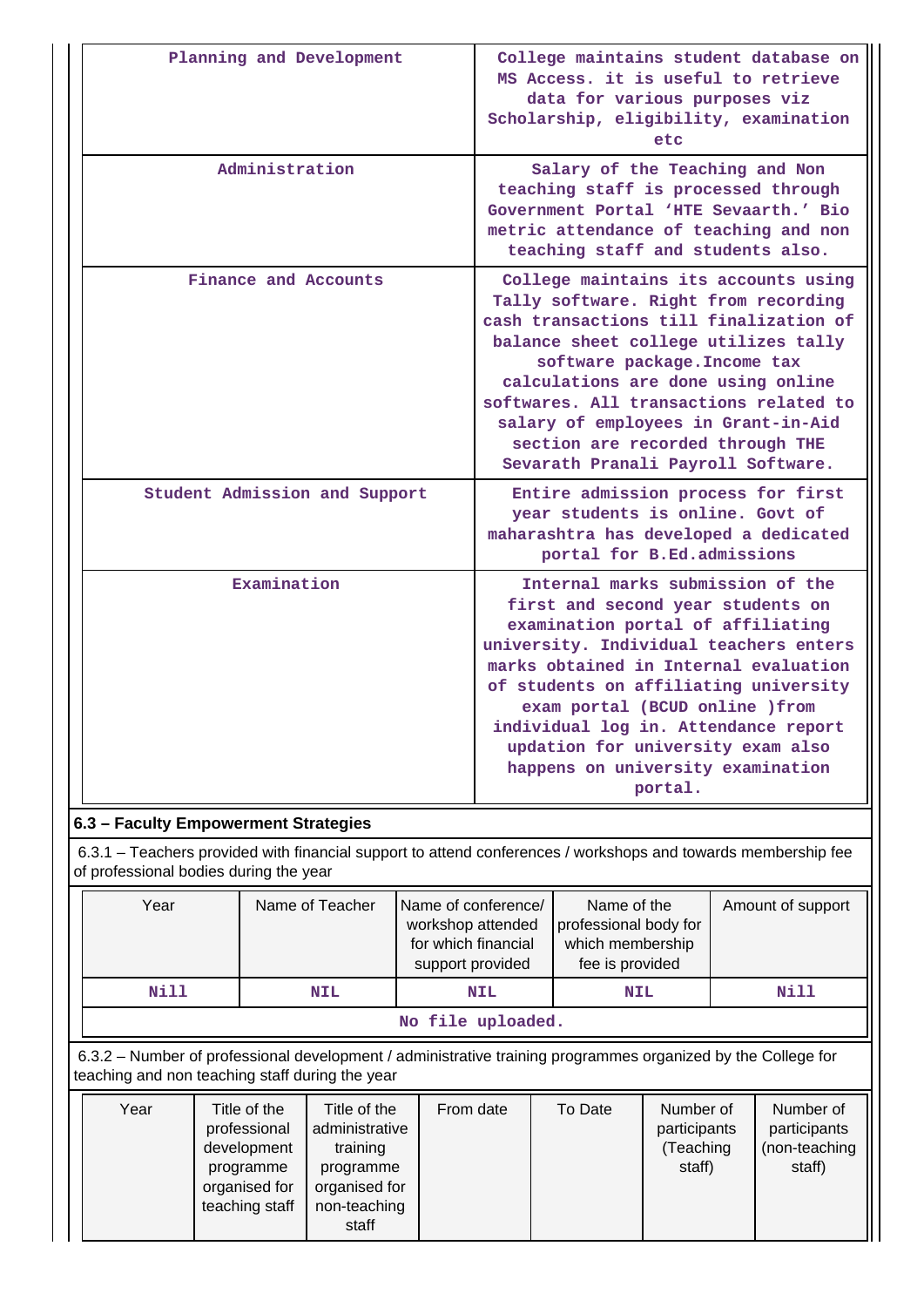### **No Data Entered/Not Applicable !!!**

**No file uploaded.**

 6.3.3 – No. of teachers attending professional development programmes, viz., Orientation Programme, Refresher Course, Short Term Course, Faculty Development Programmes during the year

| Title of the<br>professional<br>development<br>programme                                               | Number of teachers<br>who attended | From Date    |                          |            | To date          | Duration        |
|--------------------------------------------------------------------------------------------------------|------------------------------------|--------------|--------------------------|------------|------------------|-----------------|
| Faculty<br>Development<br>Programme -<br>Train the<br>Trainers                                         | $\mathbf{1}$                       |              | 17/02/2020               |            | 26/02/2020       | 10              |
| Faculty<br>Development<br>Programme -<br>Yoga Awareness                                                | 1                                  |              | 15/06/2020               |            | 19/06/2020       | 5               |
| Faculty<br>Development<br>Programme - $E$<br>content<br>Development in<br>teaching                     | $\mathbf{1}$                       |              | 04/06/2020               |            | 10/06/2020       | 7               |
| Faculty<br>Development<br>Programme - $E$<br>content<br>Development for<br>teachers                    | $\overline{2}$                     |              | 01/06/2020<br>05/06/2020 |            | 5                |                 |
| Faculty<br>Development<br>Programme-<br>Empowerment<br>through Digital<br>Technology                   | 1                                  |              | 18/05/2020               | 30/05/2020 |                  | 12              |
| Faculty<br>Development<br>Programme                                                                    | $\overline{\mathbf{2}}$            | 10/02/2020   |                          |            | 15/02/2020       | 6               |
|                                                                                                        |                                    |              | View File                |            |                  |                 |
| 6.3.4 - Faculty and Staff recruitment (no. for permanent recruitment):                                 | Teaching                           |              |                          |            | Non-teaching     |                 |
| Permanent                                                                                              | Full Time<br>Permanent             |              |                          |            | <b>Full Time</b> |                 |
| <b>Nill</b>                                                                                            |                                    | Nill         | Nill                     |            |                  | Nill            |
| $6.3.5$ – Welfare schemes for                                                                          |                                    |              |                          |            |                  |                 |
| Teaching                                                                                               |                                    | Non-teaching |                          |            |                  | <b>Students</b> |
| <b>NIL</b>                                                                                             |                                    |              | <b>NIL</b>               |            |                  | <b>NIL</b>      |
| 6.4 - Financial Management and Resource Mobilization                                                   |                                    |              |                          |            |                  |                 |
| 6.4.1 - Institution conducts internal and external financial audits regularly (with in 100 words each) |                                    |              |                          |            |                  |                 |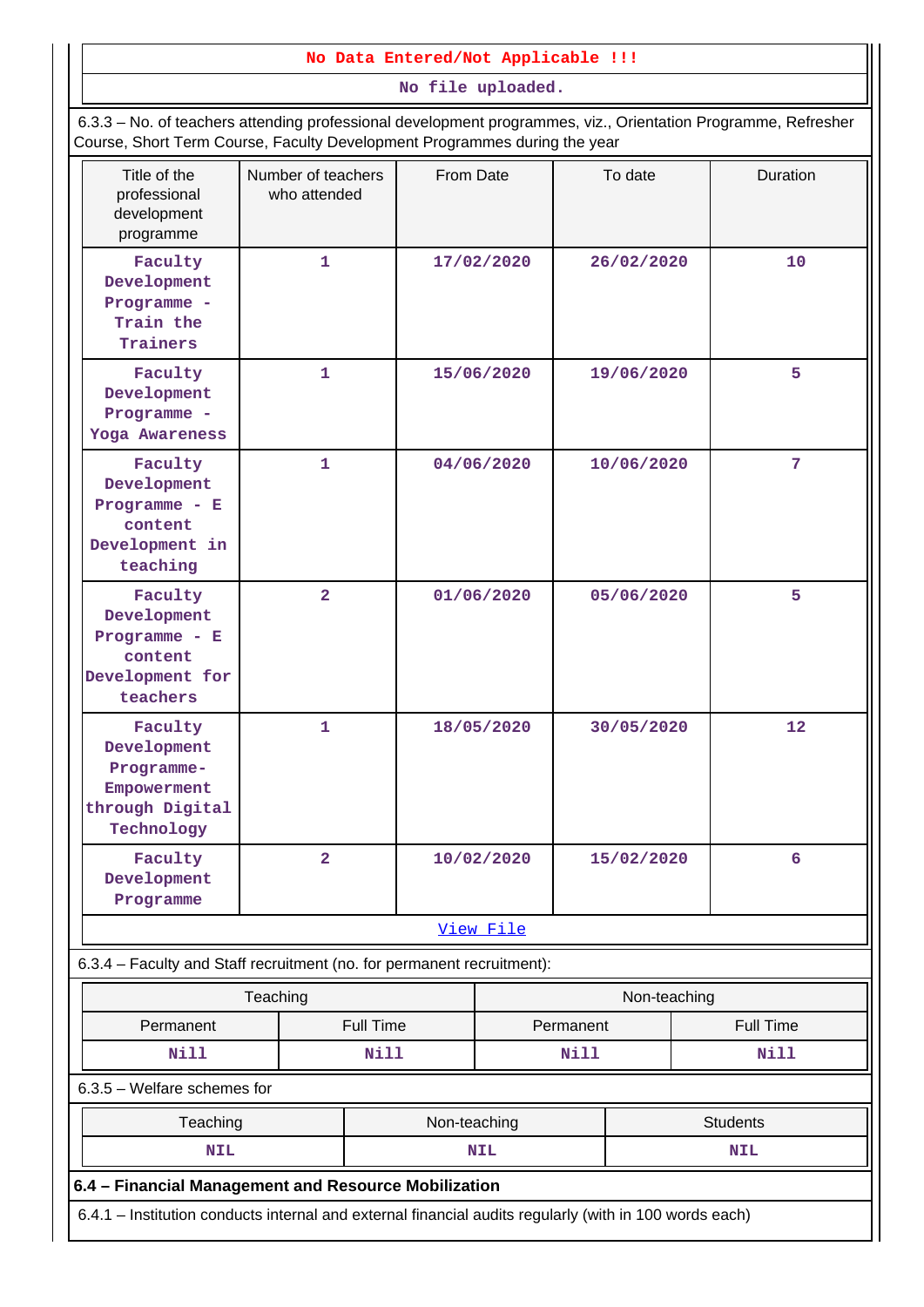**Adarsha Comprehensive College of Education and Research is a recognized Teacher Education instituye affiliated to Savitriabai Phule Pune University and receiving Grant in aid from Govt o f Maharashtra. Our institution follows all rules and regulations laid down by Govt, university and NCTE from time to time. We conduct Internal audit regularly as a mandatory requirement. Every year institution submits its audited report by 31st July to concerned Regional Joint Director of Education(Higher Education), Pune Region Pune. Regarding Internal Audit, parent body Adarsha Shikshan Mandali has appointed a certified auditor. This auditor carries out audit and submits its queries to the college and parent body. The college works on these queries and makes rectifications. External financial audit is done by Govt of Maharashtra Accountant General Mumbai.**

 6.4.2 – Funds / Grants received from management, non-government bodies, individuals, philanthropies during the year(not covered in Criterion III)

| Name of the non government<br>funding agencies /individuals | Funds/ Grnats received in Rs. | Purpose            |
|-------------------------------------------------------------|-------------------------------|--------------------|
| Adarsha Shikshan<br>Mandali                                 | 25000                         | Purchase of Laptop |
|                                                             | View File                     |                    |

6.4.3 – Total corpus fund generated

# **0**

### **6.5 – Internal Quality Assurance System**

6.5.1 – Whether Academic and Administrative Audit (AAA) has been done?

| <b>Audit Type</b> | External  |                              | Internal |                                                              |  |
|-------------------|-----------|------------------------------|----------|--------------------------------------------------------------|--|
|                   | Yes/No    | Agency                       | Yes/No   | Authority                                                    |  |
| Academic          | <b>No</b> | <b>Nill</b>                  | Yes      | College<br>Principal                                         |  |
| Administrative    | Yes       | Government of<br>Maharashtra | Yes      | Internal<br>Auditor<br>appointed by<br>Parent<br>institution |  |

6.5.2 – Activities and support from the Parent – Teacher Association (at least three)

**NIL** 

6.5.3 – Development programmes for support staff (at least three)

## **NIL**

6.5.4 – Post Accreditation initiative(s) (mention at least three)

 **Contributing in Quality Enhancement of Sister School (Schools run by Adarsha Shikshan Mandali) Organization of workshop in collaboration with University Department Inculcation of Democratic Values among Student teachers through activities**

6.5.5 – Internal Quality Assurance System Details

| a) Submission of Data for AISHE portal | Yes |
|----------------------------------------|-----|
| b) Participation in NIRF               | No  |
| c)ISO certification                    | No  |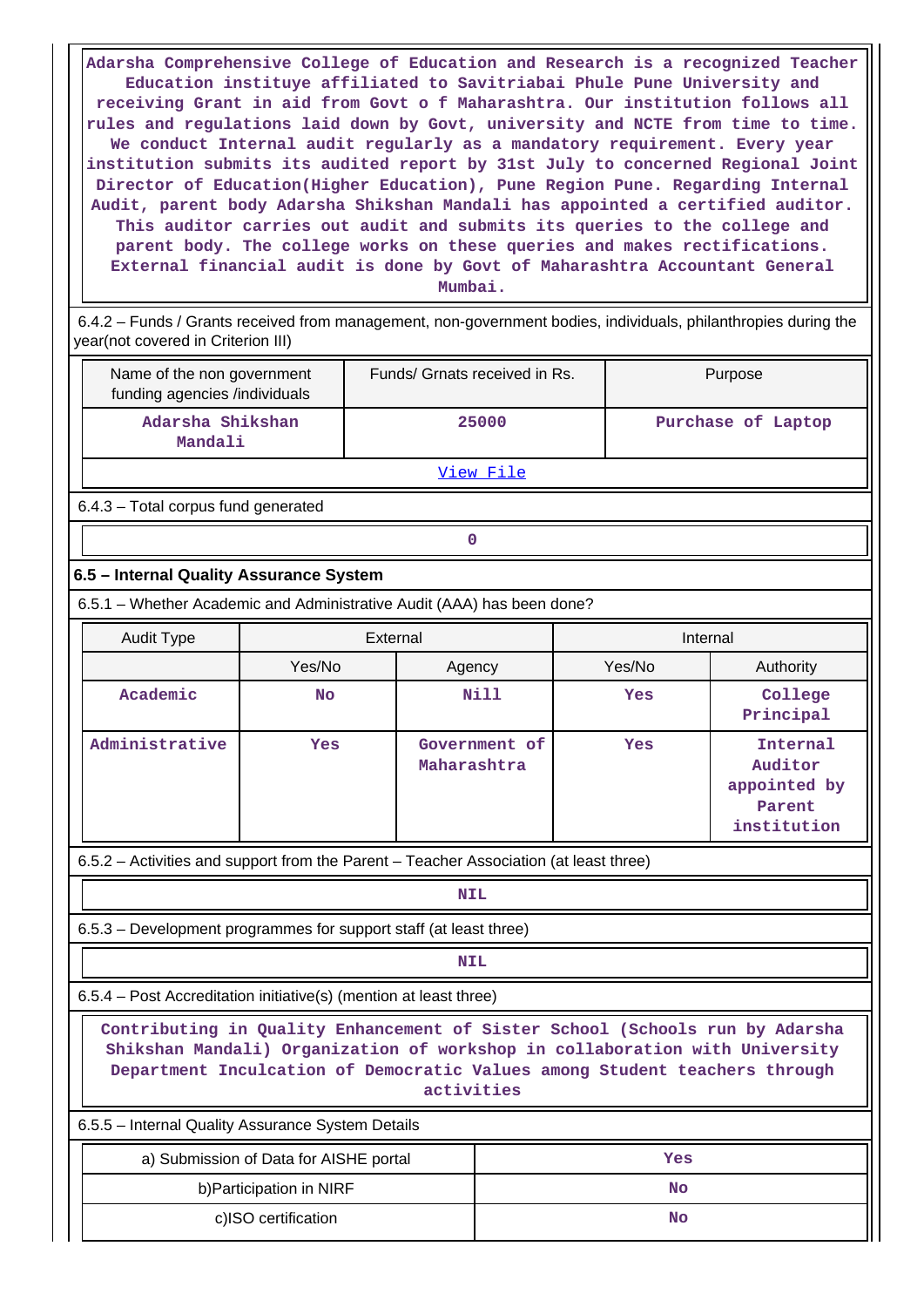|                                                                  | d)NBA or any other quality audit                                                                            |                            | <b>No</b>                                  |            |                           |  |  |
|------------------------------------------------------------------|-------------------------------------------------------------------------------------------------------------|----------------------------|--------------------------------------------|------------|---------------------------|--|--|
| 6.5.6 - Number of Quality Initiatives undertaken during the year |                                                                                                             |                            |                                            |            |                           |  |  |
| Year                                                             | Name of quality<br>initiative by IQAC                                                                       | Date of<br>conducting IQAC | <b>Duration To</b><br><b>Duration From</b> |            | Number of<br>participants |  |  |
| 2019                                                             | Remedial<br>Teaching for<br>School<br><b>Students</b>                                                       | 20/07/2019                 | 29/07/2019                                 | 23/08/2019 |                           |  |  |
| 2019                                                             | Workshop<br>for School<br>Teachers -<br>Formative<br>assessment<br>Tools                                    | 20/09/2019                 | 09/11/2019                                 | 09/11/2019 | 50                        |  |  |
| 2020                                                             | Inculcation<br>оf<br>Democratic<br>Values among<br>Student<br>Teachers                                      | 12/12/2019                 | 26/01/2020                                 | 10/02/2020 | 50                        |  |  |
| 2020                                                             | E content<br>Development<br>workshop for<br>Student<br>Teachers                                             | 11/03/2020                 | 11/06/2020                                 | 13/06/2020 | 41                        |  |  |
| 2020                                                             | Publication<br>of Theme<br>based<br>Magazine                                                                | Nill                       | 24/10/2020                                 | Nill       | 6                         |  |  |
| 2020                                                             | Е<br>Resources -<br>Creation of<br>College<br>Magazine in<br>Audio form                                     | <b>Nill</b>                | 30/10/2020<br>Nill                         |            | 241                       |  |  |
|                                                                  |                                                                                                             |                            | View File                                  |            |                           |  |  |
| <b>CRITERION VII - INSTITUTIONAL VALUES AND BEST PRACTICES</b>   |                                                                                                             |                            |                                            |            |                           |  |  |
| 7.1 - Institutional Values and Social Responsibilities           |                                                                                                             |                            |                                            |            |                           |  |  |
| year)                                                            | 7.1.1 - Gender Equity (Number of gender equity promotion programmes organized by the institution during the |                            |                                            |            |                           |  |  |
| Title of the<br>programme                                        | Period from                                                                                                 |                            | Period To<br>Number of Participants        |            |                           |  |  |
|                                                                  |                                                                                                             |                            | Female<br>Male                             |            |                           |  |  |
| <b>NIL</b>                                                       | <b>Nill</b>                                                                                                 |                            | <b>Nill</b><br>Nill<br>Nill                |            |                           |  |  |
|                                                                  | 7.1.2 - Environmental Consciousness and Sustainability/Alternate Energy initiatives such as:                |                            |                                            |            |                           |  |  |
|                                                                  | Percentage of power requirement of the University met by the renewable energy sources                       |                            |                                            |            |                           |  |  |
|                                                                  |                                                                                                             |                            | No Data Entered/Not Applicable !!!         |            |                           |  |  |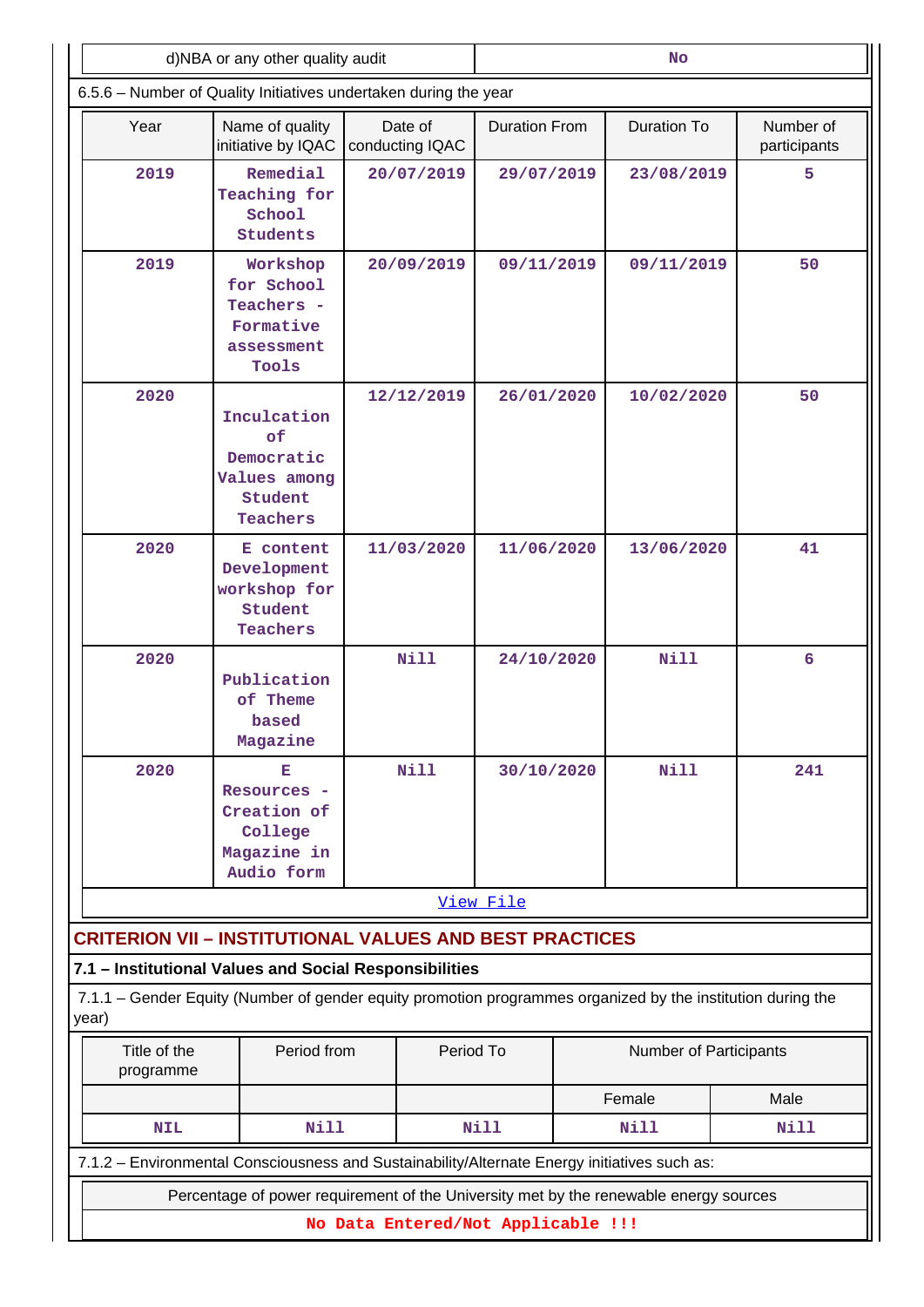| 7.1.3 - Differently abled (Divyangjan) friendliness                                               |                                                                                                                                                                                                                                                                                                                                                                                                                                                                                                                                                                                                                                                                                                                                                                                                                                                                                                                                                                                                                                                                                                                                                                                                                                                                                                                                                                                                                                                                                                                                                                               |                                                                                                   |                                            |                                 |                   |                        |                          |                            |                                                     |  |
|---------------------------------------------------------------------------------------------------|-------------------------------------------------------------------------------------------------------------------------------------------------------------------------------------------------------------------------------------------------------------------------------------------------------------------------------------------------------------------------------------------------------------------------------------------------------------------------------------------------------------------------------------------------------------------------------------------------------------------------------------------------------------------------------------------------------------------------------------------------------------------------------------------------------------------------------------------------------------------------------------------------------------------------------------------------------------------------------------------------------------------------------------------------------------------------------------------------------------------------------------------------------------------------------------------------------------------------------------------------------------------------------------------------------------------------------------------------------------------------------------------------------------------------------------------------------------------------------------------------------------------------------------------------------------------------------|---------------------------------------------------------------------------------------------------|--------------------------------------------|---------------------------------|-------------------|------------------------|--------------------------|----------------------------|-----------------------------------------------------|--|
| Item facilities                                                                                   |                                                                                                                                                                                                                                                                                                                                                                                                                                                                                                                                                                                                                                                                                                                                                                                                                                                                                                                                                                                                                                                                                                                                                                                                                                                                                                                                                                                                                                                                                                                                                                               |                                                                                                   |                                            | Yes/No                          |                   |                        |                          | Number of beneficiaries    |                                                     |  |
| Provision for lift                                                                                |                                                                                                                                                                                                                                                                                                                                                                                                                                                                                                                                                                                                                                                                                                                                                                                                                                                                                                                                                                                                                                                                                                                                                                                                                                                                                                                                                                                                                                                                                                                                                                               |                                                                                                   | Yes                                        |                                 |                   | 1                      |                          |                            |                                                     |  |
| Ramp/Rails                                                                                        |                                                                                                                                                                                                                                                                                                                                                                                                                                                                                                                                                                                                                                                                                                                                                                                                                                                                                                                                                                                                                                                                                                                                                                                                                                                                                                                                                                                                                                                                                                                                                                               |                                                                                                   |                                            |                                 | Yes               |                        | 1                        |                            |                                                     |  |
| 7.1.4 - Inclusion and Situatedness                                                                |                                                                                                                                                                                                                                                                                                                                                                                                                                                                                                                                                                                                                                                                                                                                                                                                                                                                                                                                                                                                                                                                                                                                                                                                                                                                                                                                                                                                                                                                                                                                                                               |                                                                                                   |                                            |                                 |                   |                        |                          |                            |                                                     |  |
| Year                                                                                              | Number of<br>initiatives to<br>address<br>locational<br>advantages<br>and disadva<br>ntages                                                                                                                                                                                                                                                                                                                                                                                                                                                                                                                                                                                                                                                                                                                                                                                                                                                                                                                                                                                                                                                                                                                                                                                                                                                                                                                                                                                                                                                                                   | Number of<br>initiatives<br>taken to<br>engage with<br>and<br>contribute to<br>local<br>community |                                            | Date                            | Duration          | Name of<br>initiative  |                          | <b>Issues</b><br>addressed | Number of<br>participating<br>students<br>and staff |  |
| Nill                                                                                              | Nill                                                                                                                                                                                                                                                                                                                                                                                                                                                                                                                                                                                                                                                                                                                                                                                                                                                                                                                                                                                                                                                                                                                                                                                                                                                                                                                                                                                                                                                                                                                                                                          | <b>Nill</b>                                                                                       |                                            | <b>Nill</b>                     | Nill              |                        | <b>NIL</b>               | <b>Nill</b>                | Nill                                                |  |
|                                                                                                   |                                                                                                                                                                                                                                                                                                                                                                                                                                                                                                                                                                                                                                                                                                                                                                                                                                                                                                                                                                                                                                                                                                                                                                                                                                                                                                                                                                                                                                                                                                                                                                               |                                                                                                   |                                            |                                 | No file uploaded. |                        |                          |                            |                                                     |  |
| 7.1.5 - Human Values and Professional Ethics Code of conduct (handbooks) for various stakeholders |                                                                                                                                                                                                                                                                                                                                                                                                                                                                                                                                                                                                                                                                                                                                                                                                                                                                                                                                                                                                                                                                                                                                                                                                                                                                                                                                                                                                                                                                                                                                                                               |                                                                                                   |                                            |                                 |                   |                        |                          |                            |                                                     |  |
|                                                                                                   | <b>Title</b>                                                                                                                                                                                                                                                                                                                                                                                                                                                                                                                                                                                                                                                                                                                                                                                                                                                                                                                                                                                                                                                                                                                                                                                                                                                                                                                                                                                                                                                                                                                                                                  |                                                                                                   |                                            | Date of publication             |                   |                        | Follow up(max 100 words) |                            |                                                     |  |
|                                                                                                   | <b>NIL</b>                                                                                                                                                                                                                                                                                                                                                                                                                                                                                                                                                                                                                                                                                                                                                                                                                                                                                                                                                                                                                                                                                                                                                                                                                                                                                                                                                                                                                                                                                                                                                                    |                                                                                                   | Nill                                       |                                 |                   | <b>NIL</b>             |                          |                            |                                                     |  |
| 7.1.6 - Activities conducted for promotion of universal Values and Ethics                         |                                                                                                                                                                                                                                                                                                                                                                                                                                                                                                                                                                                                                                                                                                                                                                                                                                                                                                                                                                                                                                                                                                                                                                                                                                                                                                                                                                                                                                                                                                                                                                               |                                                                                                   |                                            |                                 |                   |                        |                          |                            |                                                     |  |
| Activity                                                                                          |                                                                                                                                                                                                                                                                                                                                                                                                                                                                                                                                                                                                                                                                                                                                                                                                                                                                                                                                                                                                                                                                                                                                                                                                                                                                                                                                                                                                                                                                                                                                                                               |                                                                                                   | <b>Duration From</b><br><b>Duration To</b> |                                 |                   | Number of participants |                          |                            |                                                     |  |
| Sadbhavana Day                                                                                    |                                                                                                                                                                                                                                                                                                                                                                                                                                                                                                                                                                                                                                                                                                                                                                                                                                                                                                                                                                                                                                                                                                                                                                                                                                                                                                                                                                                                                                                                                                                                                                               |                                                                                                   | 20/08/2019<br>20/08/2019                   |                                 |                   |                        | 50                       |                            |                                                     |  |
| Marathi Bhasha<br>Din                                                                             |                                                                                                                                                                                                                                                                                                                                                                                                                                                                                                                                                                                                                                                                                                                                                                                                                                                                                                                                                                                                                                                                                                                                                                                                                                                                                                                                                                                                                                                                                                                                                                               |                                                                                                   | 27/02/2020                                 |                                 | 27/02/2020        |                        | 65                       |                            |                                                     |  |
|                                                                                                   |                                                                                                                                                                                                                                                                                                                                                                                                                                                                                                                                                                                                                                                                                                                                                                                                                                                                                                                                                                                                                                                                                                                                                                                                                                                                                                                                                                                                                                                                                                                                                                               |                                                                                                   |                                            |                                 | View File         |                        |                          |                            |                                                     |  |
| 7.1.7 – Initiatives taken by the institution to make the campus eco-friendly (at least five)      |                                                                                                                                                                                                                                                                                                                                                                                                                                                                                                                                                                                                                                                                                                                                                                                                                                                                                                                                                                                                                                                                                                                                                                                                                                                                                                                                                                                                                                                                                                                                                                               |                                                                                                   |                                            |                                 |                   |                        |                          |                            |                                                     |  |
|                                                                                                   |                                                                                                                                                                                                                                                                                                                                                                                                                                                                                                                                                                                                                                                                                                                                                                                                                                                                                                                                                                                                                                                                                                                                                                                                                                                                                                                                                                                                                                                                                                                                                                               |                                                                                                   |                                            | Maintainence of trees on campus |                   |                        |                          |                            |                                                     |  |
| 7.2 - Best Practices                                                                              |                                                                                                                                                                                                                                                                                                                                                                                                                                                                                                                                                                                                                                                                                                                                                                                                                                                                                                                                                                                                                                                                                                                                                                                                                                                                                                                                                                                                                                                                                                                                                                               |                                                                                                   |                                            |                                 |                   |                        |                          |                            |                                                     |  |
| 7.2.1 - Describe at least two institutional best practices                                        |                                                                                                                                                                                                                                                                                                                                                                                                                                                                                                                                                                                                                                                                                                                                                                                                                                                                                                                                                                                                                                                                                                                                                                                                                                                                                                                                                                                                                                                                                                                                                                               |                                                                                                   |                                            |                                 |                   |                        |                          |                            |                                                     |  |
|                                                                                                   | Best Practice 1: Title of the Practice: Research assistance to Dr. Kalmadi<br>Shamarao High School Secondary Section (KHS) Objectives of the Practice: ? To<br>develop a collaborative relationship with schools by assisting them in their<br>research endeavours. ? To provide assessment tools to schools for assessing the<br>projects done by school students. ? To expose the pre-service teachers and make<br>them aware regarding different assessment tools and techniques. ? To give an<br>opportunity to pre-service teachers to work in pairs and use different types of<br>assessment tools. The Context: Collaboration between Teacher training<br>institutions and schools bridge the gap created between theory and practice.<br>The content that pre-service teachers learn in their academics can be made more<br>pragmatic by involving them in school activities that implement theories learnt<br>in classrooms. Such collaborations also benefit the schools as they get<br>assistance in research and teacher education from the teacher training college<br>staff. The Practice: ? Background: The Dr. Kalmadi Shamarao High School<br>Secondary Section had designed a 'Holiday Reading Kit' program designed for<br>grade 5 school students. The Kit consisted of six activities planned for each<br>week. So, the whole programme was to be completed by the school students in six<br>weeks during the summer vacation. Most of the activities had three exercises,<br>two of them having two exercises each and one having four exercises. Hence |                                                                                                   |                                            |                                 |                   |                        |                          |                            |                                                     |  |

 $\blacksquare$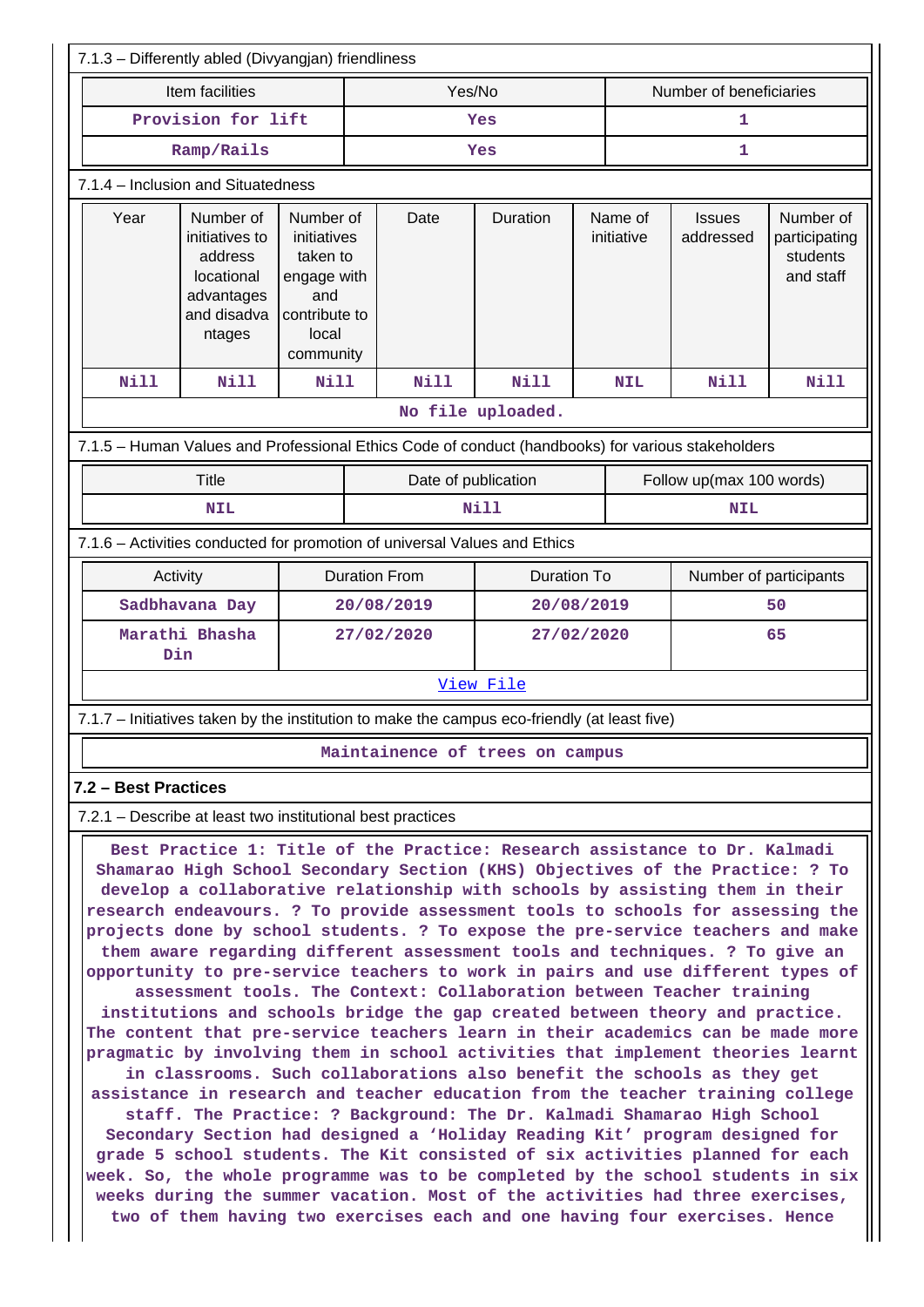**there were a total of seventeen exercises. ? Collaboration: The school wanted to assess the effectiveness of the program and approached research expert, Dr. Lalita R. Vartak the Principal of Adarsha Comprehensive College of Education and Research (ACCER) for guidance and assistance. Dr. Vartak along with Assistant Professors Gauri Varade and Dr. Sunanda Roy developed a total of seventeen rubrics for assessing the activities given in the 'Holiday Reading Kit' programme. ? Planning: Asst. Prof. Gauri Varade coordinated with the Principal of the secondary school, Ms. Pallavi Naik and a schedule was prepared for the pre-service teachers to help out assessing more than 100 projects done by the school students. ? Assessment of the projects: A total of 20 pre-service teachers visited the school on March 5 and March 9, 2020 to assess the projects. They were accompanied by Dr. Sunanda Roy, Assistant Professor of ACCER. The pre-service teachers got an opportunity to use the rubrics developed by the Teacher Educators and also got exposure to different types of reading assessment tools and techniques developed by the school teachers. ? Highlights of the Best Practice: ? Collaborative work: ? Learning by doing: ? Encouraged Creativity: ? Developed questioning skill: ? Pair work: Evidence of success: ? Email from the School Principal: Ms. Pallavi Naik, Principal of Dr. Kalmadi Shamarao High School Secondary Section expressed her gratitude in an email to Dr. Lalita R. Vartak. In the email she appreciated the 'efforts taken by the faculty…and the hard work of the pre-service teachers in assessing more than 100 projects.' Naik Madam was also thankful for the rubrics prepared by the college Principal and the concerned staff members, which made the assessment systematic. (Ctrl Click the link – the copy of the email) ? Report of the preservice teachers: The pre-service teachers too benefitted from the activity. (Ctrl Click the link for - A report written by one of the participating preservice teachers regarding the activity and its benefits have be attached below) Problems encountered: ? No specific problems were encountered as the school cooperated with the college in coordinating the visit of the pre-service teachers to complete the assessment activity. Resources required: ? The 'Holiday Reading Kit' programme (6 activities) developed by the school and implemented on more than hundred, grade 5 school students. ? Seventeen Rubrics developed by the College Principal and the concerned staff members. ? Scoring keys for entering the marks obtained by the students for their projects. Best Practice 2 Title of the Practice: Formative Assessment Tools for School Students – A Teacher Training Workshop Objectives of the Practice: ? To make the secondary school teachers aware regarding the different ways in which formative assessment can be conducted. ? To equip the teachers to select assessment tools that will be suitable for their subjects and also enjoyable for students to use. ? To enable the secondary school teachers to prepare their own assessment tools using everyday objects. The Context: In the past the schools which are the sister concerns of the college have appreciated the different workshops conducted by the college for their school teachers. The schools have also expressed their keen interest in attending future workshops conducted by the college staff. In keeping with their wishes, a workshop was conducted for Abhinava Vidyalya English Medium Primary School on 'Formative Assessment Tools for School Students – A Teacher Training Workshop'. The workshop was organised in collaboration between the Principal of the college and the school's Principal. Assessment often causes a sense of anxiety in students. This workshop was planned to help teachers realise that assessment can be fun for students also. The Practice: ? The workshop was conducted in the premises of Abhinava Vidyalaya English Medium Primary school on November 9, 2019. All the primary teachers of the school including the singing, art and craft teachers participated in the workshop. ? The resource persons used the coteaching technique to conduct the workshop. It began with the resource persons discussing the concept of assessment, its types and mainly formative assessment. ? Different types of assessment tools were chosen for the workshop, which were made from: wooden clips, paper cups, paper folding, Velcro strips,**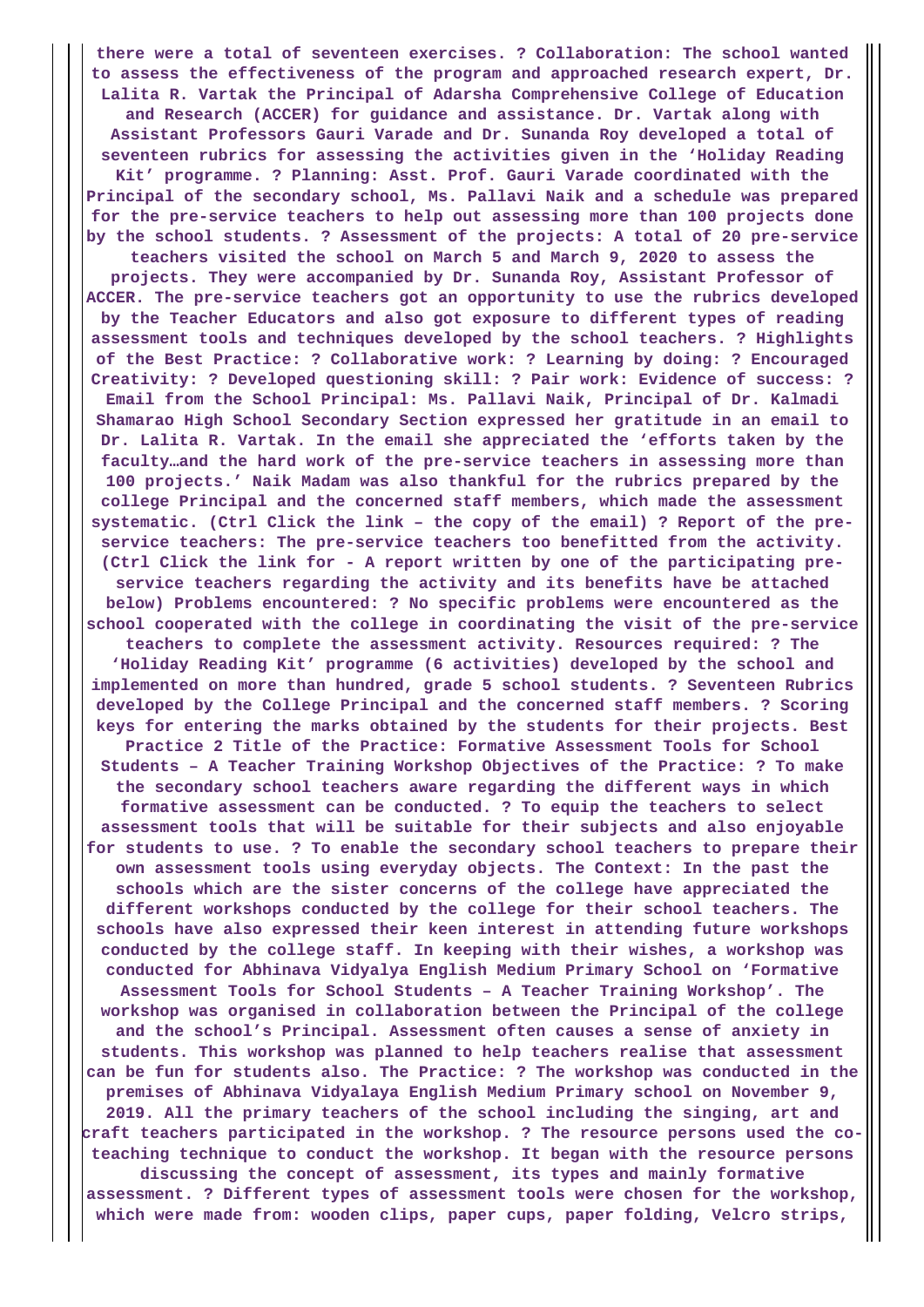**ice-cream sticks, Pocket chart and lap books. Hence the tools were made from everyday objects. ? The resource persons explained each of the assessment tools. Actual samples made by the resource persons of each assessment tool. These were also shown to the teachers. ? Details regarding how the tools could be made were demonstrated and explained. Further examples from the school text books of lessons, from different school subjects, where each of these tools could be used were shown on PowerPoint Presentation. ? Videos of the variety of ways a single assessment tool could be used for different school subjects were also shown to the school teachers. They were later shared with the school teachers via WhatsApp. ? Teachers were asked to give examples of how they could use these assessment tools to assess their students according to their subjects and content. Teachers explained how they could collaborate with each other especially with the art and craft teachers to prepare the tools. They suggested that students could also prepare these tools for self-assessment or peer assessment. ? The workshop was appreciated and ended with Principal of the school proposing a vote of thanks with words of encouragement for the teachers to use the assessment tools demonstrated during the teacher training workshop Highlights of the Best Practice: ? Activity based: The workshop was activity based as the resource persons kept the participants active using various games and demonstrations. ? Flexible tools: The formative assessment tools were also useful to cater to different types of learners, different school subjects and content. ? Simple to prepare: The preparation of the selected tools was demonstrated. Hence, the participants found them simple to prepare. ? Easily available: Everyday objects that are easily available were used to prepare the assessment tools. ? Encouraged creativity: Some teachers also came up with variations of the tools that were shown during the workshop. Thus, it encouraged creativity among the participants. ? Encouraged collaboration: The subject teachers came up with examples where they could collaborate with other subject teachers. For example, a common pocket chart could be used by different subject teachers. All they needed to do was make flash cards of their subjects that could fit into the same pocket chart. They also could collaborate with the art and craft teachers to prepare the assessment tools. Evidence of success: ? Interviews taken from the participants revealed that they enjoyed the workshop. It gave them impetus to start thinking of creating assessment tools using everyday objects. They also showed interest in attending future teacher training workshops conducted by the college. ? Email from one of the participants of the workshop, Ms. Shilpa Purohit highlights that the objectives of the workshop were met. The copy of the email has been attached at the end of this report. Problems encountered: ? Initially the teachers of higher standards were not very open to using games and puzzles as assessment tools. However, as the workshop progressed, they too realised the utility of the tools and actively shared their ideas regarding using the formative tools of assessment. Resources required: ? Stationary to prepare the formative assessment tools: Chart paper, paper cups, wooden clips, Velcro strips, glue, scissors, sketch pens, cardboard, transparent plastic sheets. ? PowerPoint Presentation ? Laptop ? LCD Projector ? Hall for conducting the workshop.**

 Upload details of two best practices successfully implemented by the institution as per NAAC format in your institution website, provide the link

<https://asm.ac.in/wp-content/uploads/2021/03/7.2.1-Best-Practices-2019-20.pdf>

#### **7.3 – Institutional Distinctiveness**

 7.3.1 – Provide the details of the performance of the institution in one area distinctive to its vision, priority and thrust in not more than 500 words

 **This year the college decided to focus on two of the dimensions in its vision – Research and Extension by involving the students. The purpose of extension is to change attitudes and practices of the people with whom the work is done.**